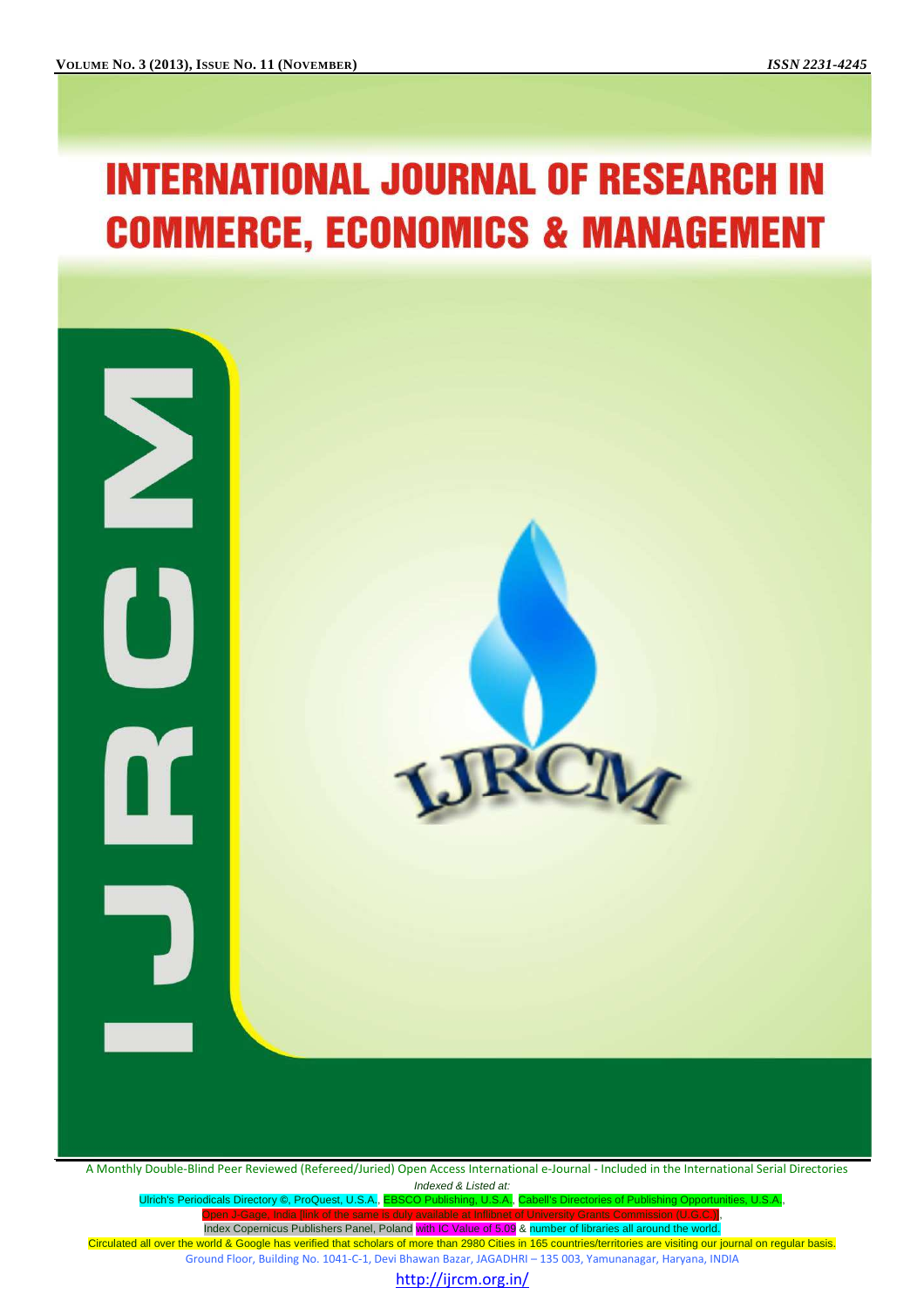ii

## **CONTENTS**

| A STUDY ON STATUS AND PROSPECTS OF INDIA - THAILAND FREE TRADE AGREEMENT<br>1.<br>DR. SAIFIL ALI & MANIVASAGAN<br>MICRO FINANCE TOWARDS GENDER EQUITY AND SUSTAINABLE DEVELOPMENT<br>2.<br>DR. WAJEEDA BANO<br>TEXTILE INDUSTRY: INDIA'S SECOND LARGEST EMPLOYER, BUT WHAT'S REALLY IN FOR THE WORKERS?<br>З.<br>DR. HALIMA SADIA RIZVI & ISHA JASWAL<br><b>CORPORATE GOVERNANCE ISSUES IN BANKS IN INDIA</b><br>4.<br>DR. PRITA D. MALLYA<br>ECOLOGICAL ECONOMY AND SUSTAINABILITY: THE FUTURES<br>5.<br>DR. PAWAN KUMAR SHARMA<br>DEALING WITH SEASONALITY: MODELLING TOURISM DEMAND IN CROATIA<br>6.<br>DR. BALDIGARA TEA & MAJA MAMULA<br>SOCIO-ECONOMIC DETERMINANTS OF TELECOMMUNICATION DEVELOPMENT IN INDIA: AN INTER-STATE ANALYSIS<br>7.<br>NEENA & KAWALJEET KAUR<br>INTEREST RATE AND UNEMPLOYMENT NEXUS IN NIGERIA: AN EMPIRICAL ANALYSIS<br>8.<br>ABDURRAUF IDOWU BABALOLA<br>CORRELATION BETWEEN CORPORATE GOVERNANCE PRACTICES AND FINANCIAL PERFORMANCE OF THE COMPANY: CASE OF 5<br>9.<br>INTERNATIONALLY ACCLAIMED INDIAN FIRMS<br><i><b>SHWETA SATIJA</b></i><br>10. FINANCIAL CAPACITY AND ITS EFFECT ON IMPULSE BUYING BEHAVIOUR: AN ON-FIELD STUDY AT LULU INTERNATIONAL SHOPPING<br><b>MALL, KOCHI</b><br>JITHIN RAJ R & ELIZABETH JACOB<br>11. INCREASING AND CHANGING ROLE OF MANAGEMENT ACCOUNTING IN CAPTURING THE VOICE OF CUSTOMERS<br><b>MANMEET KAUR &amp; RAVINDER KAUR</b><br><b>GENDER BUDGET STATEMENT: IS THE BIG BEAUTIFUL</b><br>12.1<br>MASROOR AHMAD<br><b>CREATING AN OPTIMAL PORTFOLIO ON S&amp;P BSE SENSEX USING SHARPE'S SINGLE INDEX MODEL</b><br>13. I<br><b>HETAL D. TANDEL</b><br>14. I INNOVATION IN RURAL MARKETS: A CASE STUDY OF PROJECT SHAKTI BY HUL<br>CHIRAG V. ERDA<br>15.   TEA INDUSTRY IN INDIA: AN OVERVIEW<br>DR. R. SIVANESAN<br>16.   IMPACT OF WOMEN EDUCATION ON CHILD HEALTH<br><b>NUPUR KATARIA</b><br>17. VIABILITY AND SUSTAINABILITY OF THE EUROPEAN UNION IN LIGHT OF THE TOURISM INDUSTRY<br>BIVEK DATTA<br>18. AUTHENTIC LEADERSHIP PRACTICES AND TRUST<br>AMOGH TALAN<br>19. FOSTERING MUTUAL COEXISTENCE AMONG ETHNO-RELIGIOUS GROUPS IN NIGERIA TOWARDS SUSTAINABLE DEVELOPMENT BY THE<br>93<br><b>YEAR 2020</b><br>ADEBISI KOLAWOLE SHITTU & ADEKOLA OMOTAYO AJIBIKE<br>THE EFFECT OF CLIMATIC SHOCKS ON AGRICULTURAL PRODUCTION AND FOOD SECURITY IN TIGRAY (NORTHERN ETHIOPIA): THE CASE<br>20.<br>OF RAYA AZEBO WOREDA<br><b>GIRMA BERHE</b><br>A NOTE TOWARDS FINDING A BUYBACK CONTRACT PRODUCING CLOSE RESULT TO A GIVEN QUANTITY FLEXIBILITY CONTRACT<br>21.<br><b>SHIRSENDU NANDI</b><br>DIRECT TAX CODE IN INDIA: A MAJOR TAX REFORM FOR THE EMERGING ECONOMY<br>22.1<br>RAKESH, C & MANJUNATHA, K<br>PERFORMANCE OF INDIVIDUAL BOREWEL PROGRAMME IN KARNATAKA: WITH SPECIAL REFERENCE TO SCs AND STs<br>113<br>23.<br>DR. RAJAMMA.N<br><b>EMPLOYMENT IN HARYANA: WHAT DOES THE LATEST DATA SHOWS?</b><br>24.1<br><b>ANNU</b><br>25. ALGERIAN SMEs AMIDST ECONOMIC REFORMS AND GOVERNMENT SUPPORT<br>AISSA MOSBAH & ROCHDI DEBILI<br><b>CORRUPTION WITHIN EDUCATION SECTOR: A TYPOLOGY OF CONSEQUENCES</b><br>26.<br><b>MOHAMED DRIDI</b><br><b>GROWTH EVALUATION OF SELECTED COMMERCIAL BANKS IN PALESTINE</b><br>27.<br><b>MOHAMMED MALI</b><br>28. JOBLESS GROWTH IN INDIA IN 2000's<br>JAGANATH BEHERA<br>29.   FOOD PROCESSING AND VALUE ADDITION: THE PATHWAY TO AGRICULTURE SUSTAINABILITY<br><b>SREEJA MOLE.S</b><br>30. AGRICULTURAL MARKETING REFORMS IN INDIA<br><b>SHIKHA MAKKAR</b> | Sr.<br>No. | TITLE & NAME OF THE AUTHOR (S)               | Page<br>No.    |
|-------------------------------------------------------------------------------------------------------------------------------------------------------------------------------------------------------------------------------------------------------------------------------------------------------------------------------------------------------------------------------------------------------------------------------------------------------------------------------------------------------------------------------------------------------------------------------------------------------------------------------------------------------------------------------------------------------------------------------------------------------------------------------------------------------------------------------------------------------------------------------------------------------------------------------------------------------------------------------------------------------------------------------------------------------------------------------------------------------------------------------------------------------------------------------------------------------------------------------------------------------------------------------------------------------------------------------------------------------------------------------------------------------------------------------------------------------------------------------------------------------------------------------------------------------------------------------------------------------------------------------------------------------------------------------------------------------------------------------------------------------------------------------------------------------------------------------------------------------------------------------------------------------------------------------------------------------------------------------------------------------------------------------------------------------------------------------------------------------------------------------------------------------------------------------------------------------------------------------------------------------------------------------------------------------------------------------------------------------------------------------------------------------------------------------------------------------------------------------------------------------------------------------------------------------------------------------------------------------------------------------------------------------------------------------------------------------------------------------------------------------------------------------------------------------------------------------------------------------------------------------------------------------------------------------------------------------------------------------------------------------------------------------------------------------------------------------------------------------------------------------------------------------------------------------------------------------------------------------------------------------------------------------------------------------------------------------------------------------------------------------------------------------------------------------------------------------------------------------------------|------------|----------------------------------------------|----------------|
|                                                                                                                                                                                                                                                                                                                                                                                                                                                                                                                                                                                                                                                                                                                                                                                                                                                                                                                                                                                                                                                                                                                                                                                                                                                                                                                                                                                                                                                                                                                                                                                                                                                                                                                                                                                                                                                                                                                                                                                                                                                                                                                                                                                                                                                                                                                                                                                                                                                                                                                                                                                                                                                                                                                                                                                                                                                                                                                                                                                                                                                                                                                                                                                                                                                                                                                                                                                                                                                                                           |            |                                              | $\mathbf{1}$   |
|                                                                                                                                                                                                                                                                                                                                                                                                                                                                                                                                                                                                                                                                                                                                                                                                                                                                                                                                                                                                                                                                                                                                                                                                                                                                                                                                                                                                                                                                                                                                                                                                                                                                                                                                                                                                                                                                                                                                                                                                                                                                                                                                                                                                                                                                                                                                                                                                                                                                                                                                                                                                                                                                                                                                                                                                                                                                                                                                                                                                                                                                                                                                                                                                                                                                                                                                                                                                                                                                                           |            |                                              | $\overline{7}$ |
|                                                                                                                                                                                                                                                                                                                                                                                                                                                                                                                                                                                                                                                                                                                                                                                                                                                                                                                                                                                                                                                                                                                                                                                                                                                                                                                                                                                                                                                                                                                                                                                                                                                                                                                                                                                                                                                                                                                                                                                                                                                                                                                                                                                                                                                                                                                                                                                                                                                                                                                                                                                                                                                                                                                                                                                                                                                                                                                                                                                                                                                                                                                                                                                                                                                                                                                                                                                                                                                                                           |            |                                              |                |
|                                                                                                                                                                                                                                                                                                                                                                                                                                                                                                                                                                                                                                                                                                                                                                                                                                                                                                                                                                                                                                                                                                                                                                                                                                                                                                                                                                                                                                                                                                                                                                                                                                                                                                                                                                                                                                                                                                                                                                                                                                                                                                                                                                                                                                                                                                                                                                                                                                                                                                                                                                                                                                                                                                                                                                                                                                                                                                                                                                                                                                                                                                                                                                                                                                                                                                                                                                                                                                                                                           |            |                                              | 14             |
|                                                                                                                                                                                                                                                                                                                                                                                                                                                                                                                                                                                                                                                                                                                                                                                                                                                                                                                                                                                                                                                                                                                                                                                                                                                                                                                                                                                                                                                                                                                                                                                                                                                                                                                                                                                                                                                                                                                                                                                                                                                                                                                                                                                                                                                                                                                                                                                                                                                                                                                                                                                                                                                                                                                                                                                                                                                                                                                                                                                                                                                                                                                                                                                                                                                                                                                                                                                                                                                                                           |            |                                              | 18             |
|                                                                                                                                                                                                                                                                                                                                                                                                                                                                                                                                                                                                                                                                                                                                                                                                                                                                                                                                                                                                                                                                                                                                                                                                                                                                                                                                                                                                                                                                                                                                                                                                                                                                                                                                                                                                                                                                                                                                                                                                                                                                                                                                                                                                                                                                                                                                                                                                                                                                                                                                                                                                                                                                                                                                                                                                                                                                                                                                                                                                                                                                                                                                                                                                                                                                                                                                                                                                                                                                                           |            |                                              |                |
|                                                                                                                                                                                                                                                                                                                                                                                                                                                                                                                                                                                                                                                                                                                                                                                                                                                                                                                                                                                                                                                                                                                                                                                                                                                                                                                                                                                                                                                                                                                                                                                                                                                                                                                                                                                                                                                                                                                                                                                                                                                                                                                                                                                                                                                                                                                                                                                                                                                                                                                                                                                                                                                                                                                                                                                                                                                                                                                                                                                                                                                                                                                                                                                                                                                                                                                                                                                                                                                                                           |            |                                              | 21             |
|                                                                                                                                                                                                                                                                                                                                                                                                                                                                                                                                                                                                                                                                                                                                                                                                                                                                                                                                                                                                                                                                                                                                                                                                                                                                                                                                                                                                                                                                                                                                                                                                                                                                                                                                                                                                                                                                                                                                                                                                                                                                                                                                                                                                                                                                                                                                                                                                                                                                                                                                                                                                                                                                                                                                                                                                                                                                                                                                                                                                                                                                                                                                                                                                                                                                                                                                                                                                                                                                                           |            |                                              | 23             |
|                                                                                                                                                                                                                                                                                                                                                                                                                                                                                                                                                                                                                                                                                                                                                                                                                                                                                                                                                                                                                                                                                                                                                                                                                                                                                                                                                                                                                                                                                                                                                                                                                                                                                                                                                                                                                                                                                                                                                                                                                                                                                                                                                                                                                                                                                                                                                                                                                                                                                                                                                                                                                                                                                                                                                                                                                                                                                                                                                                                                                                                                                                                                                                                                                                                                                                                                                                                                                                                                                           |            |                                              | 30             |
|                                                                                                                                                                                                                                                                                                                                                                                                                                                                                                                                                                                                                                                                                                                                                                                                                                                                                                                                                                                                                                                                                                                                                                                                                                                                                                                                                                                                                                                                                                                                                                                                                                                                                                                                                                                                                                                                                                                                                                                                                                                                                                                                                                                                                                                                                                                                                                                                                                                                                                                                                                                                                                                                                                                                                                                                                                                                                                                                                                                                                                                                                                                                                                                                                                                                                                                                                                                                                                                                                           |            |                                              |                |
|                                                                                                                                                                                                                                                                                                                                                                                                                                                                                                                                                                                                                                                                                                                                                                                                                                                                                                                                                                                                                                                                                                                                                                                                                                                                                                                                                                                                                                                                                                                                                                                                                                                                                                                                                                                                                                                                                                                                                                                                                                                                                                                                                                                                                                                                                                                                                                                                                                                                                                                                                                                                                                                                                                                                                                                                                                                                                                                                                                                                                                                                                                                                                                                                                                                                                                                                                                                                                                                                                           |            |                                              | 42             |
|                                                                                                                                                                                                                                                                                                                                                                                                                                                                                                                                                                                                                                                                                                                                                                                                                                                                                                                                                                                                                                                                                                                                                                                                                                                                                                                                                                                                                                                                                                                                                                                                                                                                                                                                                                                                                                                                                                                                                                                                                                                                                                                                                                                                                                                                                                                                                                                                                                                                                                                                                                                                                                                                                                                                                                                                                                                                                                                                                                                                                                                                                                                                                                                                                                                                                                                                                                                                                                                                                           |            |                                              | 46             |
|                                                                                                                                                                                                                                                                                                                                                                                                                                                                                                                                                                                                                                                                                                                                                                                                                                                                                                                                                                                                                                                                                                                                                                                                                                                                                                                                                                                                                                                                                                                                                                                                                                                                                                                                                                                                                                                                                                                                                                                                                                                                                                                                                                                                                                                                                                                                                                                                                                                                                                                                                                                                                                                                                                                                                                                                                                                                                                                                                                                                                                                                                                                                                                                                                                                                                                                                                                                                                                                                                           |            |                                              |                |
|                                                                                                                                                                                                                                                                                                                                                                                                                                                                                                                                                                                                                                                                                                                                                                                                                                                                                                                                                                                                                                                                                                                                                                                                                                                                                                                                                                                                                                                                                                                                                                                                                                                                                                                                                                                                                                                                                                                                                                                                                                                                                                                                                                                                                                                                                                                                                                                                                                                                                                                                                                                                                                                                                                                                                                                                                                                                                                                                                                                                                                                                                                                                                                                                                                                                                                                                                                                                                                                                                           |            |                                              | 50             |
|                                                                                                                                                                                                                                                                                                                                                                                                                                                                                                                                                                                                                                                                                                                                                                                                                                                                                                                                                                                                                                                                                                                                                                                                                                                                                                                                                                                                                                                                                                                                                                                                                                                                                                                                                                                                                                                                                                                                                                                                                                                                                                                                                                                                                                                                                                                                                                                                                                                                                                                                                                                                                                                                                                                                                                                                                                                                                                                                                                                                                                                                                                                                                                                                                                                                                                                                                                                                                                                                                           |            |                                              |                |
|                                                                                                                                                                                                                                                                                                                                                                                                                                                                                                                                                                                                                                                                                                                                                                                                                                                                                                                                                                                                                                                                                                                                                                                                                                                                                                                                                                                                                                                                                                                                                                                                                                                                                                                                                                                                                                                                                                                                                                                                                                                                                                                                                                                                                                                                                                                                                                                                                                                                                                                                                                                                                                                                                                                                                                                                                                                                                                                                                                                                                                                                                                                                                                                                                                                                                                                                                                                                                                                                                           |            |                                              | 55             |
|                                                                                                                                                                                                                                                                                                                                                                                                                                                                                                                                                                                                                                                                                                                                                                                                                                                                                                                                                                                                                                                                                                                                                                                                                                                                                                                                                                                                                                                                                                                                                                                                                                                                                                                                                                                                                                                                                                                                                                                                                                                                                                                                                                                                                                                                                                                                                                                                                                                                                                                                                                                                                                                                                                                                                                                                                                                                                                                                                                                                                                                                                                                                                                                                                                                                                                                                                                                                                                                                                           |            |                                              |                |
|                                                                                                                                                                                                                                                                                                                                                                                                                                                                                                                                                                                                                                                                                                                                                                                                                                                                                                                                                                                                                                                                                                                                                                                                                                                                                                                                                                                                                                                                                                                                                                                                                                                                                                                                                                                                                                                                                                                                                                                                                                                                                                                                                                                                                                                                                                                                                                                                                                                                                                                                                                                                                                                                                                                                                                                                                                                                                                                                                                                                                                                                                                                                                                                                                                                                                                                                                                                                                                                                                           |            |                                              | 60             |
|                                                                                                                                                                                                                                                                                                                                                                                                                                                                                                                                                                                                                                                                                                                                                                                                                                                                                                                                                                                                                                                                                                                                                                                                                                                                                                                                                                                                                                                                                                                                                                                                                                                                                                                                                                                                                                                                                                                                                                                                                                                                                                                                                                                                                                                                                                                                                                                                                                                                                                                                                                                                                                                                                                                                                                                                                                                                                                                                                                                                                                                                                                                                                                                                                                                                                                                                                                                                                                                                                           |            |                                              | 64             |
|                                                                                                                                                                                                                                                                                                                                                                                                                                                                                                                                                                                                                                                                                                                                                                                                                                                                                                                                                                                                                                                                                                                                                                                                                                                                                                                                                                                                                                                                                                                                                                                                                                                                                                                                                                                                                                                                                                                                                                                                                                                                                                                                                                                                                                                                                                                                                                                                                                                                                                                                                                                                                                                                                                                                                                                                                                                                                                                                                                                                                                                                                                                                                                                                                                                                                                                                                                                                                                                                                           |            |                                              |                |
|                                                                                                                                                                                                                                                                                                                                                                                                                                                                                                                                                                                                                                                                                                                                                                                                                                                                                                                                                                                                                                                                                                                                                                                                                                                                                                                                                                                                                                                                                                                                                                                                                                                                                                                                                                                                                                                                                                                                                                                                                                                                                                                                                                                                                                                                                                                                                                                                                                                                                                                                                                                                                                                                                                                                                                                                                                                                                                                                                                                                                                                                                                                                                                                                                                                                                                                                                                                                                                                                                           |            |                                              | 69             |
|                                                                                                                                                                                                                                                                                                                                                                                                                                                                                                                                                                                                                                                                                                                                                                                                                                                                                                                                                                                                                                                                                                                                                                                                                                                                                                                                                                                                                                                                                                                                                                                                                                                                                                                                                                                                                                                                                                                                                                                                                                                                                                                                                                                                                                                                                                                                                                                                                                                                                                                                                                                                                                                                                                                                                                                                                                                                                                                                                                                                                                                                                                                                                                                                                                                                                                                                                                                                                                                                                           |            |                                              | 71             |
|                                                                                                                                                                                                                                                                                                                                                                                                                                                                                                                                                                                                                                                                                                                                                                                                                                                                                                                                                                                                                                                                                                                                                                                                                                                                                                                                                                                                                                                                                                                                                                                                                                                                                                                                                                                                                                                                                                                                                                                                                                                                                                                                                                                                                                                                                                                                                                                                                                                                                                                                                                                                                                                                                                                                                                                                                                                                                                                                                                                                                                                                                                                                                                                                                                                                                                                                                                                                                                                                                           |            |                                              | 77             |
|                                                                                                                                                                                                                                                                                                                                                                                                                                                                                                                                                                                                                                                                                                                                                                                                                                                                                                                                                                                                                                                                                                                                                                                                                                                                                                                                                                                                                                                                                                                                                                                                                                                                                                                                                                                                                                                                                                                                                                                                                                                                                                                                                                                                                                                                                                                                                                                                                                                                                                                                                                                                                                                                                                                                                                                                                                                                                                                                                                                                                                                                                                                                                                                                                                                                                                                                                                                                                                                                                           |            |                                              |                |
|                                                                                                                                                                                                                                                                                                                                                                                                                                                                                                                                                                                                                                                                                                                                                                                                                                                                                                                                                                                                                                                                                                                                                                                                                                                                                                                                                                                                                                                                                                                                                                                                                                                                                                                                                                                                                                                                                                                                                                                                                                                                                                                                                                                                                                                                                                                                                                                                                                                                                                                                                                                                                                                                                                                                                                                                                                                                                                                                                                                                                                                                                                                                                                                                                                                                                                                                                                                                                                                                                           |            |                                              | 84             |
|                                                                                                                                                                                                                                                                                                                                                                                                                                                                                                                                                                                                                                                                                                                                                                                                                                                                                                                                                                                                                                                                                                                                                                                                                                                                                                                                                                                                                                                                                                                                                                                                                                                                                                                                                                                                                                                                                                                                                                                                                                                                                                                                                                                                                                                                                                                                                                                                                                                                                                                                                                                                                                                                                                                                                                                                                                                                                                                                                                                                                                                                                                                                                                                                                                                                                                                                                                                                                                                                                           |            |                                              | 89             |
|                                                                                                                                                                                                                                                                                                                                                                                                                                                                                                                                                                                                                                                                                                                                                                                                                                                                                                                                                                                                                                                                                                                                                                                                                                                                                                                                                                                                                                                                                                                                                                                                                                                                                                                                                                                                                                                                                                                                                                                                                                                                                                                                                                                                                                                                                                                                                                                                                                                                                                                                                                                                                                                                                                                                                                                                                                                                                                                                                                                                                                                                                                                                                                                                                                                                                                                                                                                                                                                                                           |            |                                              |                |
|                                                                                                                                                                                                                                                                                                                                                                                                                                                                                                                                                                                                                                                                                                                                                                                                                                                                                                                                                                                                                                                                                                                                                                                                                                                                                                                                                                                                                                                                                                                                                                                                                                                                                                                                                                                                                                                                                                                                                                                                                                                                                                                                                                                                                                                                                                                                                                                                                                                                                                                                                                                                                                                                                                                                                                                                                                                                                                                                                                                                                                                                                                                                                                                                                                                                                                                                                                                                                                                                                           |            |                                              |                |
|                                                                                                                                                                                                                                                                                                                                                                                                                                                                                                                                                                                                                                                                                                                                                                                                                                                                                                                                                                                                                                                                                                                                                                                                                                                                                                                                                                                                                                                                                                                                                                                                                                                                                                                                                                                                                                                                                                                                                                                                                                                                                                                                                                                                                                                                                                                                                                                                                                                                                                                                                                                                                                                                                                                                                                                                                                                                                                                                                                                                                                                                                                                                                                                                                                                                                                                                                                                                                                                                                           |            |                                              |                |
|                                                                                                                                                                                                                                                                                                                                                                                                                                                                                                                                                                                                                                                                                                                                                                                                                                                                                                                                                                                                                                                                                                                                                                                                                                                                                                                                                                                                                                                                                                                                                                                                                                                                                                                                                                                                                                                                                                                                                                                                                                                                                                                                                                                                                                                                                                                                                                                                                                                                                                                                                                                                                                                                                                                                                                                                                                                                                                                                                                                                                                                                                                                                                                                                                                                                                                                                                                                                                                                                                           |            |                                              | 98             |
|                                                                                                                                                                                                                                                                                                                                                                                                                                                                                                                                                                                                                                                                                                                                                                                                                                                                                                                                                                                                                                                                                                                                                                                                                                                                                                                                                                                                                                                                                                                                                                                                                                                                                                                                                                                                                                                                                                                                                                                                                                                                                                                                                                                                                                                                                                                                                                                                                                                                                                                                                                                                                                                                                                                                                                                                                                                                                                                                                                                                                                                                                                                                                                                                                                                                                                                                                                                                                                                                                           |            |                                              |                |
|                                                                                                                                                                                                                                                                                                                                                                                                                                                                                                                                                                                                                                                                                                                                                                                                                                                                                                                                                                                                                                                                                                                                                                                                                                                                                                                                                                                                                                                                                                                                                                                                                                                                                                                                                                                                                                                                                                                                                                                                                                                                                                                                                                                                                                                                                                                                                                                                                                                                                                                                                                                                                                                                                                                                                                                                                                                                                                                                                                                                                                                                                                                                                                                                                                                                                                                                                                                                                                                                                           |            |                                              | 104            |
|                                                                                                                                                                                                                                                                                                                                                                                                                                                                                                                                                                                                                                                                                                                                                                                                                                                                                                                                                                                                                                                                                                                                                                                                                                                                                                                                                                                                                                                                                                                                                                                                                                                                                                                                                                                                                                                                                                                                                                                                                                                                                                                                                                                                                                                                                                                                                                                                                                                                                                                                                                                                                                                                                                                                                                                                                                                                                                                                                                                                                                                                                                                                                                                                                                                                                                                                                                                                                                                                                           |            |                                              | 107            |
|                                                                                                                                                                                                                                                                                                                                                                                                                                                                                                                                                                                                                                                                                                                                                                                                                                                                                                                                                                                                                                                                                                                                                                                                                                                                                                                                                                                                                                                                                                                                                                                                                                                                                                                                                                                                                                                                                                                                                                                                                                                                                                                                                                                                                                                                                                                                                                                                                                                                                                                                                                                                                                                                                                                                                                                                                                                                                                                                                                                                                                                                                                                                                                                                                                                                                                                                                                                                                                                                                           |            |                                              |                |
|                                                                                                                                                                                                                                                                                                                                                                                                                                                                                                                                                                                                                                                                                                                                                                                                                                                                                                                                                                                                                                                                                                                                                                                                                                                                                                                                                                                                                                                                                                                                                                                                                                                                                                                                                                                                                                                                                                                                                                                                                                                                                                                                                                                                                                                                                                                                                                                                                                                                                                                                                                                                                                                                                                                                                                                                                                                                                                                                                                                                                                                                                                                                                                                                                                                                                                                                                                                                                                                                                           |            |                                              |                |
|                                                                                                                                                                                                                                                                                                                                                                                                                                                                                                                                                                                                                                                                                                                                                                                                                                                                                                                                                                                                                                                                                                                                                                                                                                                                                                                                                                                                                                                                                                                                                                                                                                                                                                                                                                                                                                                                                                                                                                                                                                                                                                                                                                                                                                                                                                                                                                                                                                                                                                                                                                                                                                                                                                                                                                                                                                                                                                                                                                                                                                                                                                                                                                                                                                                                                                                                                                                                                                                                                           |            |                                              | 115            |
|                                                                                                                                                                                                                                                                                                                                                                                                                                                                                                                                                                                                                                                                                                                                                                                                                                                                                                                                                                                                                                                                                                                                                                                                                                                                                                                                                                                                                                                                                                                                                                                                                                                                                                                                                                                                                                                                                                                                                                                                                                                                                                                                                                                                                                                                                                                                                                                                                                                                                                                                                                                                                                                                                                                                                                                                                                                                                                                                                                                                                                                                                                                                                                                                                                                                                                                                                                                                                                                                                           |            |                                              | 117            |
|                                                                                                                                                                                                                                                                                                                                                                                                                                                                                                                                                                                                                                                                                                                                                                                                                                                                                                                                                                                                                                                                                                                                                                                                                                                                                                                                                                                                                                                                                                                                                                                                                                                                                                                                                                                                                                                                                                                                                                                                                                                                                                                                                                                                                                                                                                                                                                                                                                                                                                                                                                                                                                                                                                                                                                                                                                                                                                                                                                                                                                                                                                                                                                                                                                                                                                                                                                                                                                                                                           |            |                                              |                |
|                                                                                                                                                                                                                                                                                                                                                                                                                                                                                                                                                                                                                                                                                                                                                                                                                                                                                                                                                                                                                                                                                                                                                                                                                                                                                                                                                                                                                                                                                                                                                                                                                                                                                                                                                                                                                                                                                                                                                                                                                                                                                                                                                                                                                                                                                                                                                                                                                                                                                                                                                                                                                                                                                                                                                                                                                                                                                                                                                                                                                                                                                                                                                                                                                                                                                                                                                                                                                                                                                           |            |                                              | 122            |
|                                                                                                                                                                                                                                                                                                                                                                                                                                                                                                                                                                                                                                                                                                                                                                                                                                                                                                                                                                                                                                                                                                                                                                                                                                                                                                                                                                                                                                                                                                                                                                                                                                                                                                                                                                                                                                                                                                                                                                                                                                                                                                                                                                                                                                                                                                                                                                                                                                                                                                                                                                                                                                                                                                                                                                                                                                                                                                                                                                                                                                                                                                                                                                                                                                                                                                                                                                                                                                                                                           |            |                                              | 127            |
|                                                                                                                                                                                                                                                                                                                                                                                                                                                                                                                                                                                                                                                                                                                                                                                                                                                                                                                                                                                                                                                                                                                                                                                                                                                                                                                                                                                                                                                                                                                                                                                                                                                                                                                                                                                                                                                                                                                                                                                                                                                                                                                                                                                                                                                                                                                                                                                                                                                                                                                                                                                                                                                                                                                                                                                                                                                                                                                                                                                                                                                                                                                                                                                                                                                                                                                                                                                                                                                                                           |            |                                              | 131            |
|                                                                                                                                                                                                                                                                                                                                                                                                                                                                                                                                                                                                                                                                                                                                                                                                                                                                                                                                                                                                                                                                                                                                                                                                                                                                                                                                                                                                                                                                                                                                                                                                                                                                                                                                                                                                                                                                                                                                                                                                                                                                                                                                                                                                                                                                                                                                                                                                                                                                                                                                                                                                                                                                                                                                                                                                                                                                                                                                                                                                                                                                                                                                                                                                                                                                                                                                                                                                                                                                                           |            |                                              |                |
|                                                                                                                                                                                                                                                                                                                                                                                                                                                                                                                                                                                                                                                                                                                                                                                                                                                                                                                                                                                                                                                                                                                                                                                                                                                                                                                                                                                                                                                                                                                                                                                                                                                                                                                                                                                                                                                                                                                                                                                                                                                                                                                                                                                                                                                                                                                                                                                                                                                                                                                                                                                                                                                                                                                                                                                                                                                                                                                                                                                                                                                                                                                                                                                                                                                                                                                                                                                                                                                                                           |            |                                              | 134            |
|                                                                                                                                                                                                                                                                                                                                                                                                                                                                                                                                                                                                                                                                                                                                                                                                                                                                                                                                                                                                                                                                                                                                                                                                                                                                                                                                                                                                                                                                                                                                                                                                                                                                                                                                                                                                                                                                                                                                                                                                                                                                                                                                                                                                                                                                                                                                                                                                                                                                                                                                                                                                                                                                                                                                                                                                                                                                                                                                                                                                                                                                                                                                                                                                                                                                                                                                                                                                                                                                                           |            |                                              | 138            |
|                                                                                                                                                                                                                                                                                                                                                                                                                                                                                                                                                                                                                                                                                                                                                                                                                                                                                                                                                                                                                                                                                                                                                                                                                                                                                                                                                                                                                                                                                                                                                                                                                                                                                                                                                                                                                                                                                                                                                                                                                                                                                                                                                                                                                                                                                                                                                                                                                                                                                                                                                                                                                                                                                                                                                                                                                                                                                                                                                                                                                                                                                                                                                                                                                                                                                                                                                                                                                                                                                           |            |                                              |                |
|                                                                                                                                                                                                                                                                                                                                                                                                                                                                                                                                                                                                                                                                                                                                                                                                                                                                                                                                                                                                                                                                                                                                                                                                                                                                                                                                                                                                                                                                                                                                                                                                                                                                                                                                                                                                                                                                                                                                                                                                                                                                                                                                                                                                                                                                                                                                                                                                                                                                                                                                                                                                                                                                                                                                                                                                                                                                                                                                                                                                                                                                                                                                                                                                                                                                                                                                                                                                                                                                                           |            | <b>REQUEST FOR FEEDBACK &amp; DISCLAIMER</b> | 145            |

**INTERNATIONAL JOURNAL OF RESEARCH IN COMMERCE, ECONOMICS & MANAGEMENT** A Monthly Double-Blind Peer Reviewed (Refereed/Juried) Open Access International e-Journal - Included in the International Serial Directories http://ijrcm.org.in/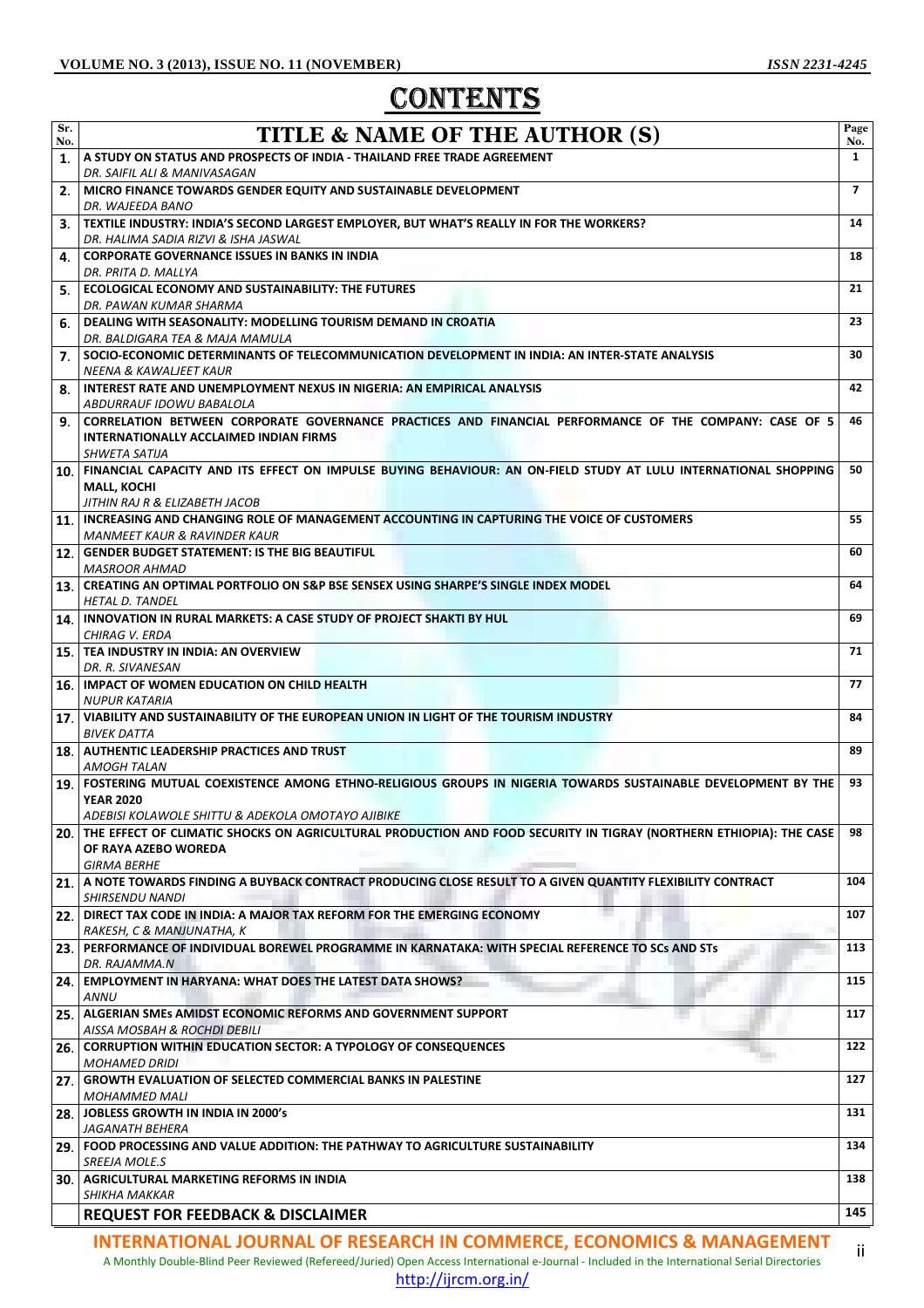### *CHIEF PATRON*

**PROF. K. K. AGGARWAL** 

Chairman, Malaviya National Institute of Technology, Jaipur *(An institute of National Importance & fully funded by Ministry of Human Resource Development, Government of India)*  Chancellor, K. R. Mangalam University, Gurgaon Chancellor, Lingaya's University, Faridabad Founder Vice-Chancellor (1998-2008), Guru Gobind Singh Indraprastha University, Delhi Ex. Pro Vice-Chancellor, Guru Jambheshwar University, Hisar



**LATE SH. RAM BHAJAN AGGARWAL** Former State Minister for Home & Tourism, Government of Haryana Former Vice-President, Dadri Education Society, Charkhi Dadri Former President, Chinar Syntex Ltd. (Textile Mills), Bhiwani

### *CO-ORDINATOR*

**DR. BHAVET**  Faculty, Shree Ram Institute of Business & Management, Urjani

### *ADVISORS*

**DR. PRIYA RANJAN TRIVEDI**  Chancellor, The Global Open University, Nagaland **PROF. M. S. SENAM RAJU**  Director A. C. D., School of Management Studies, I.G.N.O.U., New Delhi **PROF. M. N. SHARMA**  Chairman, M.B.A., HaryanaCollege of Technology & Management, Kaithal **PROF. S. L. MAHANDRU**  Principal (Retd.), MaharajaAgrasenCollege, Jagadhri

### *EDITOR*

**PROF. R. K. SHARMA**  Professor, Bharti Vidyapeeth University Institute of Management & Research, New Delhi

### *CO-EDITOR*

**DR. SAMBHAV GARG**  Faculty, Shree Ram Institute of Business & Management, Urjani

### *EDITORIAL ADVISORY BOARD*

**DR. RAJESH MODI**  Faculty, Yanbu Industrial College, Kingdom of Saudi Arabia **PROF. SIKANDER KUMAR** 

Chairman, Department of Economics, HimachalPradeshUniversity, Shimla, Himachal Pradesh

**PROF. SANJIV MITTAL** 

UniversitySchool of Management Studies, GuruGobindSinghI. P. University, Delhi

**PROF. RAJENDER GUPTA** 

Convener, Board of Studies in Economics, University of Jammu, Jammu

**INTERNATIONAL JOURNAL OF RESEARCH IN COMMERCE, ECONOMICS & MANAGEMENT**

A Monthly Double-Blind Peer Reviewed (Refereed/Juried) Open Access International e-Journal - Included in the International Serial Directories http://ijrcm.org.in/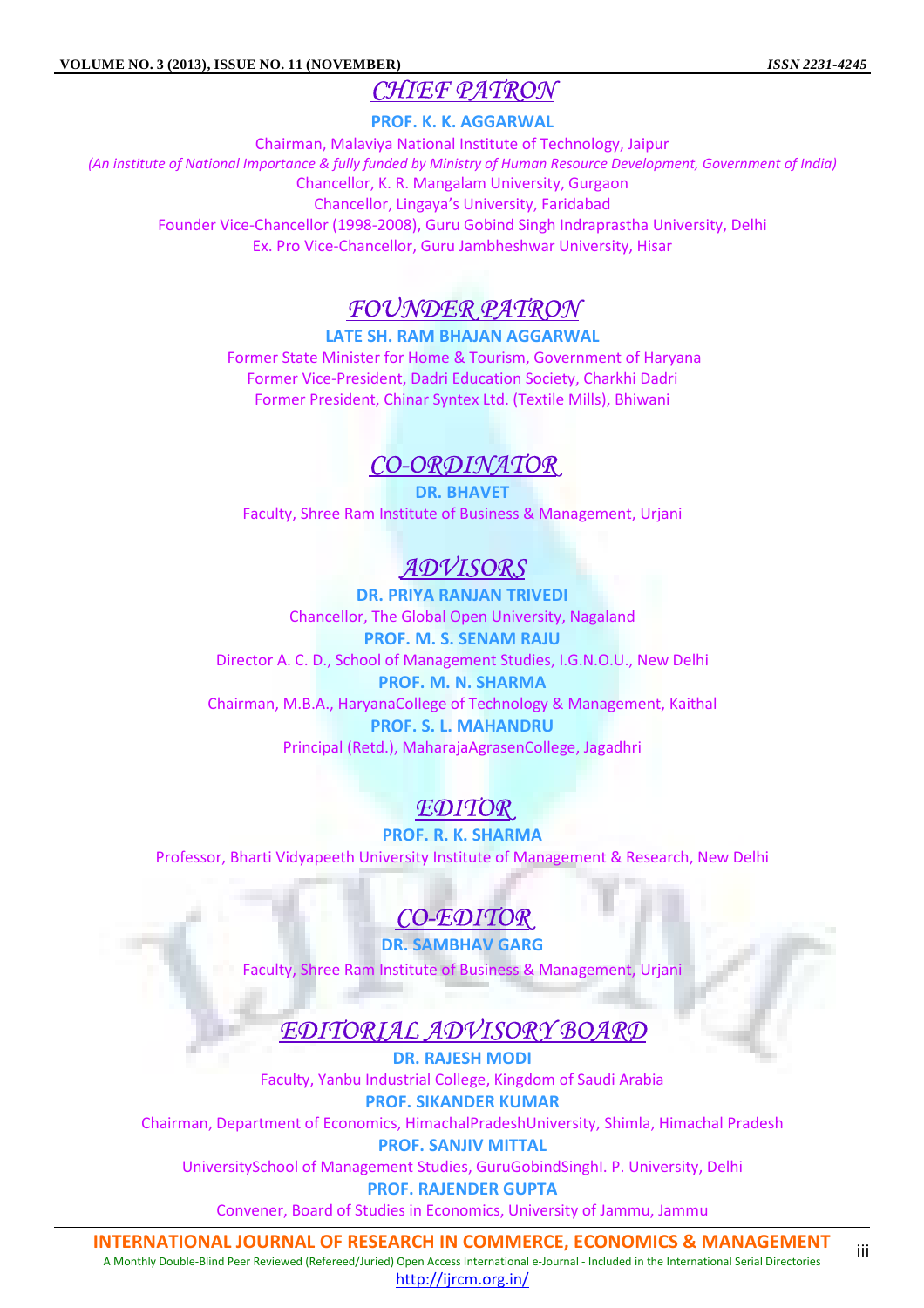**PROF. NAWAB ALI KHAN** 

Department of Commerce, Aligarh Muslim University, Aligarh, U.P.

**PROF. S. P. TIWARI** 

Head, Department of Economics & Rural Development, Dr. Ram Manohar Lohia Avadh University, Faizabad

**DR. ANIL CHANDHOK** 

Professor, Faculty of Management, Maharishi Markandeshwar University, Mullana, Ambala, Haryana

**DR. ASHOK KUMAR CHAUHAN** 

Reader, Department of Economics, KurukshetraUniversity, Kurukshetra

**DR. SAMBHAVNA** 

Faculty, I.I.T.M., Delhi

**DR. MOHENDER KUMAR GUPTA** 

Associate Professor, P.J.L.N.GovernmentCollege, Faridabad

**DR. VIVEK CHAWLA** 

Associate Professor, Kurukshetra University, Kurukshetra

**DR. SHIVAKUMAR DEENE** 

Asst. Professor, Dept. of Commerce, School of Business Studies, Central University of Karnataka, Gulbarga

### *ASSOCIATE EDITORS*

**PROF. ABHAY BANSAL**  Head, Department of Information Technology, Amity School of Engineering & Technology, Amity University, Noida **PARVEEN KHURANA**  Associate Professor, MukandLalNationalCollege, Yamuna Nagar **SHASHI KHURANA** Associate Professor, S.M.S.KhalsaLubanaGirlsCollege, Barara, Ambala **SUNIL KUMAR KARWASRA**  Principal, AakashCollege of Education, ChanderKalan, Tohana, Fatehabad **DR. VIKAS CHOUDHARY**  Asst. Professor, N.I.T. (University), Kurukshetra

### *TECHNICAL ADVISOR*

**AMITA**  Faculty, Government M. S., Mohali

### *FINANCIAL ADVISORS*

**DICKIN GOYAL**  Advocate & Tax Adviser, Panchkula **NEENA** 

Investment Consultant, Chambaghat, Solan, Himachal Pradesh

### *LEGAL ADVISORS*

**JITENDER S. CHAHAL**  Advocate, Punjab & Haryana High Court, Chandigarh U.T. **CHANDER BHUSHAN SHARMA**  Advocate & Consultant, District Courts, Yamunanagar at Jagadhri

### *SUPERINTENDENT*

**SURENDER KUMAR POONIA** 

**INTERNATIONAL JOURNAL OF RESEARCH IN COMMERCE, ECONOMICS & MANAGEMENT** A Monthly Double-Blind Peer Reviewed (Refereed/Juried) Open Access International e-Journal - Included in the International Serial Directories http://ijrcm.org.in/ iv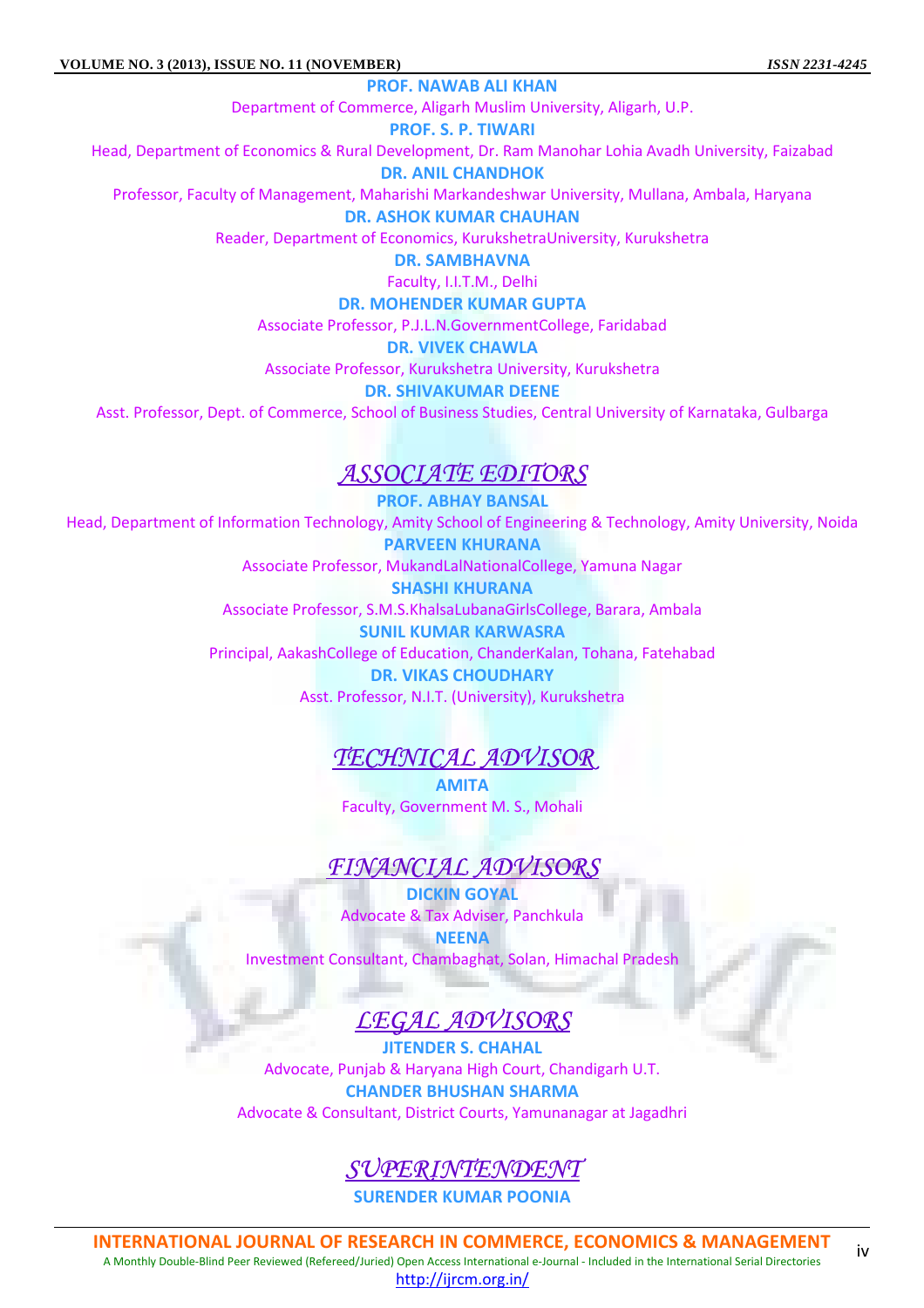### CALL FOR MANUSCRIPTS

We invite unpublished novel, original, empirical and high quality research work pertaining to recent developments & practices in the areas of Computer Science & Applications; Commerce; Business; Finance; Marketing; Human Resource Management; General Management; Banking; Economics; Tourism Administration & Management; Education; Law; Library & Information Science; Defence & Strategic Studies; Electronic Science; Corporate Governance; Industrial Relations; and emerging paradigms in allied subjects like Accounting; Accounting Information Systems; Accounting Theory & Practice; Auditing; Behavioral Accounting; Behavioral Economics; Corporate Finance; Cost Accounting; Econometrics; Economic Development; Economic History; Financial Institutions & Markets; Financial Services; Fiscal Policy; Government & Non Profit Accounting; Industrial Organization; International Economics & Trade; International Finance; Macro Economics; Micro Economics; Rural Economics; Co-operation; Demography: Development Planning; Development Studies; Applied Economics; Development Economics; Business Economics; Monetary Policy; Public Policy Economics; Real Estate; Regional Economics; Political Science; Continuing Education; Labour Welfare; Philosophy; Psychology; Sociology; Tax Accounting; Advertising & Promotion Management; Management Information Systems (MIS); Business Law; Public Responsibility & Ethics; Communication; Direct Marketing; E-Commerce; Global Business; Health Care Administration; Labour Relations & Human Resource Management; Marketing Research; Marketing Theory & Applications; Non-Profit Organizations; Office Administration/Management; Operations Research/Statistics; Organizational Behavior & Theory; Organizational Development; Production/Operations; International Relations; Human Rights & Duties; Public Administration; Population Studies; Purchasing/Materials Management; Retailing; Sales/Selling; Services; Small Business Entrepreneurship; Strategic Management Policy; Technology/Innovation; Tourism & Hospitality; Transportation Distribution; Algorithms; Artificial Intelligence; Compilers & Translation; Computer Aided Design (CAD); Computer Aided Manufacturing; Computer Graphics; Computer Organization & Architecture; Database Structures & Systems; Discrete Structures; Internet; Management Information Systems; Modeling & Simulation; Neural Systems/Neural Networks; Numerical Analysis/Scientific Computing; Object Oriented Programming; Operating Systems; Programming Languages; Robotics; Symbolic & Formal Logic; Web Design and emerging paradigms in allied subjects.

Anybody can submit the **soft copy** of unpublished novel; original; empirical and high quality **research work**/**manuscript** *anytime* in *M.S. Word format* after preparing the same as per our **GUIDELINES FOR SUBMISSION**; at our email address i.e. infoijrcm@gmail.com or online by clicking the link **online submission** as given on our website (*FOR ONLINE SUBMISSION, CLICK HERE*).

### **GUIDELINES FOR SUBMISSION OF MANUS**

#### 1. **COVERING LETTER FOR SUBMISSION:**

DATED:

*THE EDITOR*  **IIRCM** 

#### Subject: **SUBMISSION OF MANUSCRIPT IN THE AREA OF.**

 **(e.g. Finance/Marketing/HRM/General Management/Economics/Psychology/Law/Computer/IT/Engineering/Mathematics/other, please specify)** 

#### **DEAR SIR/MADAM**

Please find my submission of manuscript entitled '\_\_\_\_\_\_\_\_\_\_\_\_\_\_\_\_\_\_\_\_\_\_\_\_\_\_\_\_\_\_\_\_\_\_\_\_\_\_\_\_\_\_\_' for possible publication in your journals.

I hereby affirm that the contents of this manuscript are original. Furthermore, it has neither been published elsewhere in any language fully or partly, nor is it under review for publication elsewhere.

I affirm that all the author (s) have seen and agreed to the submitted version of the manuscript and their inclusion of name (s) as co-author (s).

Also, if my/our manuscript is accepted, I/We agree to comply with the formalities as given on the website of the journal & you are free to publish our contribution in any of your journals.

#### **NAME OF CORRESPONDING AUTHOR**:

Designation: Affiliation with full address, contact numbers & Pin Code: Residential address with Pin Code: Mobile Number (s): Landline Number (s): E-mail Address:

Alternate E-mail Address:

#### **NOTES**:

- a) The whole manuscript is required to be in *ONE MS WORD FILE* only (pdf. version is liable to be rejected without any consideration), which will start from the covering letter, inside the manuscript.
- b) The sender is required to mentionthe following in the **SUBJECT COLUMN** of the mail:
	- **New Manuscript for Review in the area of** (Finance/Marketing/HRM/General Management/Economics/Psychology/Law/Computer/IT/ Engineering/Mathematics/other, please specify)
- c) There is no need to give any text in the body of mail, except the cases where the author wishes to give any specific message w.r.t. to the manuscript. d) The total size of the file containing the manuscript is required to be below **500 KB**.
- e) Abstract alone will not be considered for review, and the author is required to submit the complete manuscript in the first instance.
- f) The journal gives acknowledgement w.r.t. the receipt of every email and in case of non-receipt of acknowledgment from the journal, w.r.t. the submission of manuscript, within two days of submission, the corresponding author is required to demand for the same by sending separate mail to the journal.
- 2. **MANUSCRIPT TITLE:** The title of the paper should be in a 12 point Calibri Font. It should be bold typed, centered and fully capitalised.
- 3. **AUTHOR NAME (S) & AFFILIATIONS:** The author (s) **full name**, **designation**, **affiliation** (s), **address**, **mobile/landline numbers**, and **email/alternate email address** should be in italic & 11-point Calibri Font. It must be centered underneath the title.
- 4. **ABSTRACT:** Abstract should be in fully italicized text, not exceeding 250 words. The abstract must be informative and explain the background, aims, methods, results & conclusion in a single para. Abbreviations must be mentioned in full.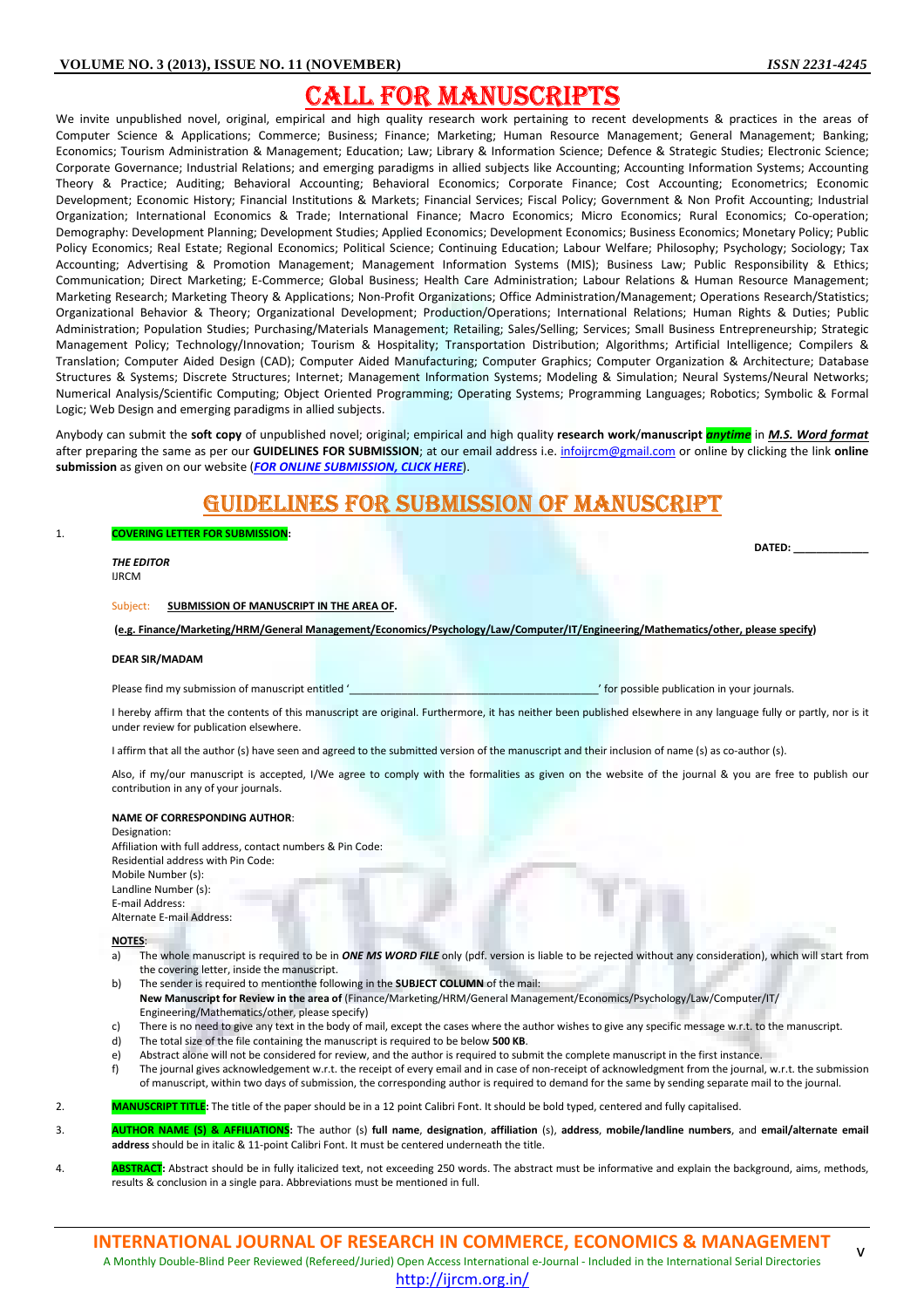- 5. KEYWORDS: Abstract must be followed by a list of keywords, subject to the maximum of five. These should be arranged in alphabetic order separated by commas and full stops at the end.
- 6. **MANUSCRIPT:** Manuscript must be in *BRITISH ENGLISH* prepared on a standard A4 size *PORTRAIT SETTING PAPER*. It must be prepared on a single space and single column with 1" margin set for top, bottom, left and right. It should be typed in 8 point Calibri Font with page numbers at the bottom and centre of every page. It should be free from grammatical, spelling and punctuation errors and must be thoroughly edited.
- 7. **HEADINGS:** All the headings should be in a 10 point Calibri Font. These must be bold-faced, aligned left and fully capitalised. Leave a blank line before each heading.
- 8. **SUB-HEADINGS:** All the sub-headings should be in a 8 point Calibri Font. These must be bold-faced, aligned left and fully capitalised.
- 9. **MAIN TEXT:** The main text should follow the following sequence:

**INTRODUCTION** 

 **REVIEW OF LITERATURE** 

 **NEED/IMPORTANCE OF THE STUDY** 

 **STATEMENT OF THE PROBLEM** 

 **OBJECTIVES** 

 **HYPOTHESES** 

 **RESEARCH METHODOLOGY** 

 **RESULTS & DISCUSSION** 

 **FINDINGS** 

 **RECOMMENDATIONS/SUGGESTIONS** 

 **CONCLUSIONS** 

 **SCOPE FOR FURTHER RESEARCH** 

 **ACKNOWLEDGMENTS** 

 **REFERENCES** 

#### **APPENDIX/ANNEXURE**

It should be in a 8 point Calibri Font, single spaced and justified. The manuscript should preferably not exceed *5000 WORDS*.

- 10. **FIGURES &TABLES:** These should be simple, crystal clear, centered, separately numbered & self explained, and **titles must be above the table/figure**. **Sources of data should be mentioned below the table/figure**. It should be ensured that the tables/figures are referred to from the main text.
- 11. **EQUATIONS:**These should be consecutively numbered in parentheses, horizontally centered with equation number placed at the right.
- 12. **REFERENCES:** The list of all references should be alphabetically arranged. The author (s) should mention only the actually utilised references in the preparation of manuscript and they are supposed to follow **Harvard Style of Referencing**. The author (s) are supposed to follow the references as per the following:
- All works cited in the text (including sources for tables and figures) should be listed alphabetically.
- Use (**ed.**) for one editor, and (**ed.s)** for multiple editors.
- When listing two or more works by one author, use --- (20xx), such as after Kohl (1997), use --- (2001), etc, in chronologically ascending order.
- Indicate (opening and closing) page numbers for articles in journals and for chapters in books.
- The title of books and journals should be in italics. Double quotation marks are used for titles of journal articles, book chapters, dissertations, reports, working papers, unpublished material, etc.
- For titles in a language other than English, provide an English translation in parentheses.
- The location of endnotes within the text should be indicated by superscript numbers.

#### **PLEASE USE THE FOLLOWING FOR STYLE AND PUNCTUATION IN REFERENCES:**

#### **BOOKS**

- Bowersox, Donald J., Closs, David J., (1996), "Logistical Management." Tata McGraw, Hill, New Delhi.
- Hunker, H.L. and A.J. Wright (1963), "Factors of Industrial Location in Ohio" Ohio State University, Nigeria.

#### **CONTRIBUTIONS TO BOOKS**

• Sharma T., Kwatra, G. (2008) Effectiveness of Social Advertising: A Study of Selected Campaigns, Corporate Social Responsibility, Edited by David Crowther & Nicholas Capaldi, Ashgate Research Companion to Corporate Social Responsibility, Chapter 15, pp 287-303.

#### **JOURNAL AND OTHER ARTICLES**

• Schemenner, R.W., Huber, J.C. and Cook, R.L. (1987), "Geographic Differences and the Location of New Manufacturing Facilities," Journal of Urban Economics, Vol. 21, No. 1, pp. 83-104.

#### **CONFERENCE PAPERS**

• Garg, Sambhav (2011): "Business Ethics" Paper presented at the Annual International Conference for the All India Management Association, New Delhi, India, 19–22 June.

#### **UNPUBLISHED DISSERTATIONS AND THESES**

• Kumar S. (2011): "Customer Value: A Comparative Study of Rural and Urban Customers," Thesis, Kurukshetra University, Kurukshetra.

### **ONLINE RESOURCES**

• Always indicate the date that the source was accessed, as online resources are frequently updated or removed.

#### **WEBSITES**

• Garg, Bhavet (2011): Towards a New Natural Gas Policy, Political Weekly, Viewed on January 01, 2012 http://epw.in/user/viewabstract.jsp

### **INTERNATIONAL JOURNAL OF RESEARCH IN COMMERCE, ECONOMICS & MANAGEMENT**

A Monthly Double-Blind Peer Reviewed (Refereed/Juried) Open Access International e-Journal - Included in the International Serial Directories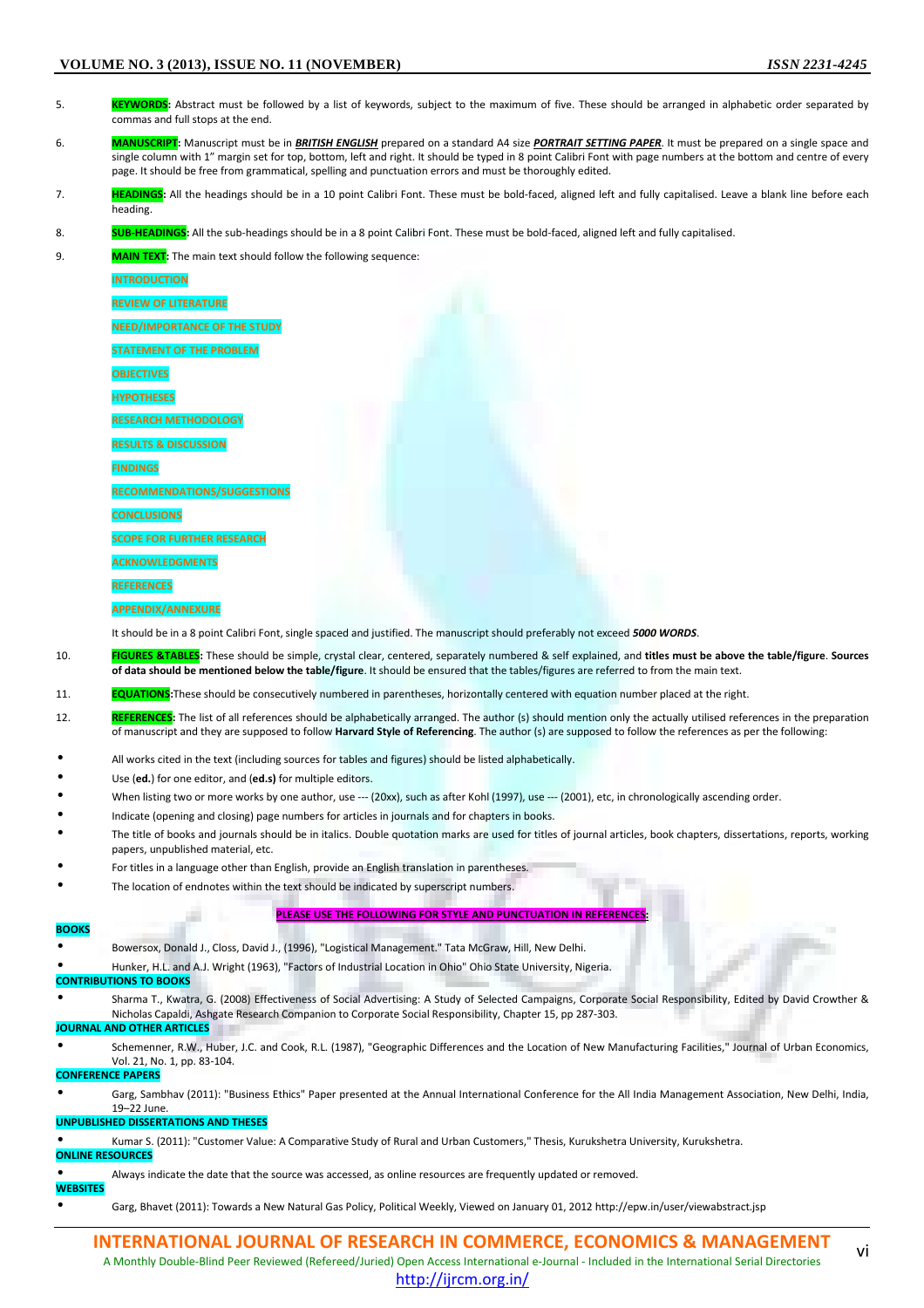#### **TEXTILE INDUSTRY: INDIA'S SECOND LARGEST EMPLOYER, BUT WHAT'S REALLY IN FOR THE WORKERS?**

#### *DR. HALIMA SADIA RIZVI PROFESSOR & HEAD DEPARTMENT OF ECONOMICS JAMIA MILLIA ISLAMIA NEW DELHI*

### *ISHA JASWAL RESEARCH SCHOLAR DEPARTMENT OF ECONOMICS JAMIA MILLIA ISLAMIA NEW DELHI*

#### **ABSTRACT**

*The seeds of Indian Textiles were sown early in Indus Valley Civilization and constituting one of the essential needs of human beings, demand for textile and clothing shall never come to a halt. Currently textiles industry is of critical importance to our national economy since it is the second largest after agriculture in terms of providing employment opportunities.Moreover, this sector absorbs a sizable number of people belonging to the weaker sections of the society in general and women in particular. Hence, advancement of this sector has direct bearing on our development and nation building. Notably, a substantial number of firms in this industry cater to the global retail giants. However, in the wake of enormous competition on account of global integration the employers attempt to cut costs wherever possible which in turn affects the overall working environment in this industry. This paper, thus, tries to explore the working conditions of workers engaged in this sector with the help of various studies conducted so far. Consequently, the study concludes that working conditions are inhumane and dismal. Employers prefer contractual labourers who are paid less than legal minimum. Women workers who are majorly employed in this industry fall prey to sexual exploitation, economic discrimination in contrast to their male counterparts and absence of facilities of toilets and crèches.Studies bring out cases of child labour where children are treated like slaves. Overall, the working environment is stressful, over-tiring, unhealthy and hazardous.* 

#### **KEYWORDS**

Textile industry, hrm, working environment.

**INTRODUCTION**<br> **The legacy of I**<br> **East suggests**<br> **Cotton stuck t** he legacy of Indian textiles can be traced back to the use of dyes and printing blocks around 3000 BC (Chandra, P. 2006). Also, evidence from the Middle East suggests textiles trade from Indus Valley Civilization existed as early as 2350 BC. The archaeological surveys and studies discovered spindle and cotton stuck to silver vase some 5000 years ago, revealed that the spinning and weaving of cotton was known to the Harappa civilisation.

During the medieval period, the Muslim conquest of India considerably impacted India's culture on one hand and witnessed increased foreign relationships on the other. It was during this time period that India's trade relations with Europe became active. The first mass fashion market in Europe was engendered by the bulk import of Indian cotton cloth after 1660 (Horwell, V. 2004).

By the 17<sup>th</sup> century India became the world's largest economy and its textiles were celebrated worldwide. In fact, India was the world's chief producer of cotton textiles and the leading exporter of textiles to Britain. The increased desirability of chintz (multi-coloured Indian prints on cotton) in Europe let to the formation of East India Company in 1600 which in turn was mainly responsible for textiles export from India to Europe (Trentmann, F. 2009).

The British textile industry remained small and competitively insignificant against its Indian counterparts throughout the  $17<sup>th</sup>$  and first half of the  $18<sup>th</sup>$  century (Broadberry, S. et.al. 2005). The combination of block-printed or hand-painted, yet washable and cheap cloth was unachievable in the West but possible in India due to its organisation of agriculture, sophistication in natural dye chemistry and low but not exploitative wages for skilled craftsmen (Horwell, V. 2004).

Nevertheless, with Industrial Revolution, the productivity of Britain's labour in the production of cotton textiles increased dramatically. Consequently, by the end of the 18<sup>th</sup> century British textiles increasingly displaced those of India's from their home markets and subsequently took over Indian markets as well.

With the colonization of India, India's textile industry rapidly declined until it became a net exporter of raw cotton. At the end of the 19<sup>th</sup> century, the once leader in the export of textiles started to import textiles that it needed. British government policies left India technically impoverished. Thus, India's economic decline which corresponded with the collapse of the Mughal Dynasty and the beginning of the British Raj in the mid-19<sup>th</sup> century not only showed a down fall to its leading textiles production and exports but the downfall of the country as a whole.

#### **INDIA'S TEXTILES INDUSTRY: CURRENT SCENARIO**

Textiles and clothing form the basic necessity of life hence its demand will never be out of order. With respect to India, its textiles industry has an overarching presence in the economic life of the country. Presently it contributes nearly 14 per centto industrial production, 4 per cent to the GDP and 17 per cent to the country's export earnings (Annual Report 2011-12, Ministry of Textiles).

Very importantly, this sector is India's second largest employment provider after agriculture. It employs over 35 million peoples directly which in turn contains a huge number of SC/ST and women.

This sector is comprised of the following major sub-sectors:

- Cotton/Man-Made Fibre Textiles Mill Industry
- Man-Made Fibre/Filament Yarn Industry
- The Wool and Woollen Textiles Industry
- The Sericulture and Silk Textiles Industry
- Handlooms
- Handicrafts
- The Jute and Jute Textiles Industry
- Textiles Exports

The segment of Jute Industry plays an important role in the National economy of India by generating employment for 0.37 million workers in organized mills and about 4.0 million farm families (ibid). Additionally, a substantial number of people are engaged in jute trade. Moreover, India has an overwhelming global presence in terms of production of raw jute and jute products. Evidently, India accounted for 60 per cent of world's production of jute and allied fibres in 2007- 08 (ibid).

With regards to Silk, India stands to be its second largest producers in the world. In turn, sericulture and silk industry provides lucrative occupation to about 7.25 million people in rural and semi-urban parts of India (ibid). Moreover, it employs a sizeable number of workers from economically oppressed sections of the society particularly the women.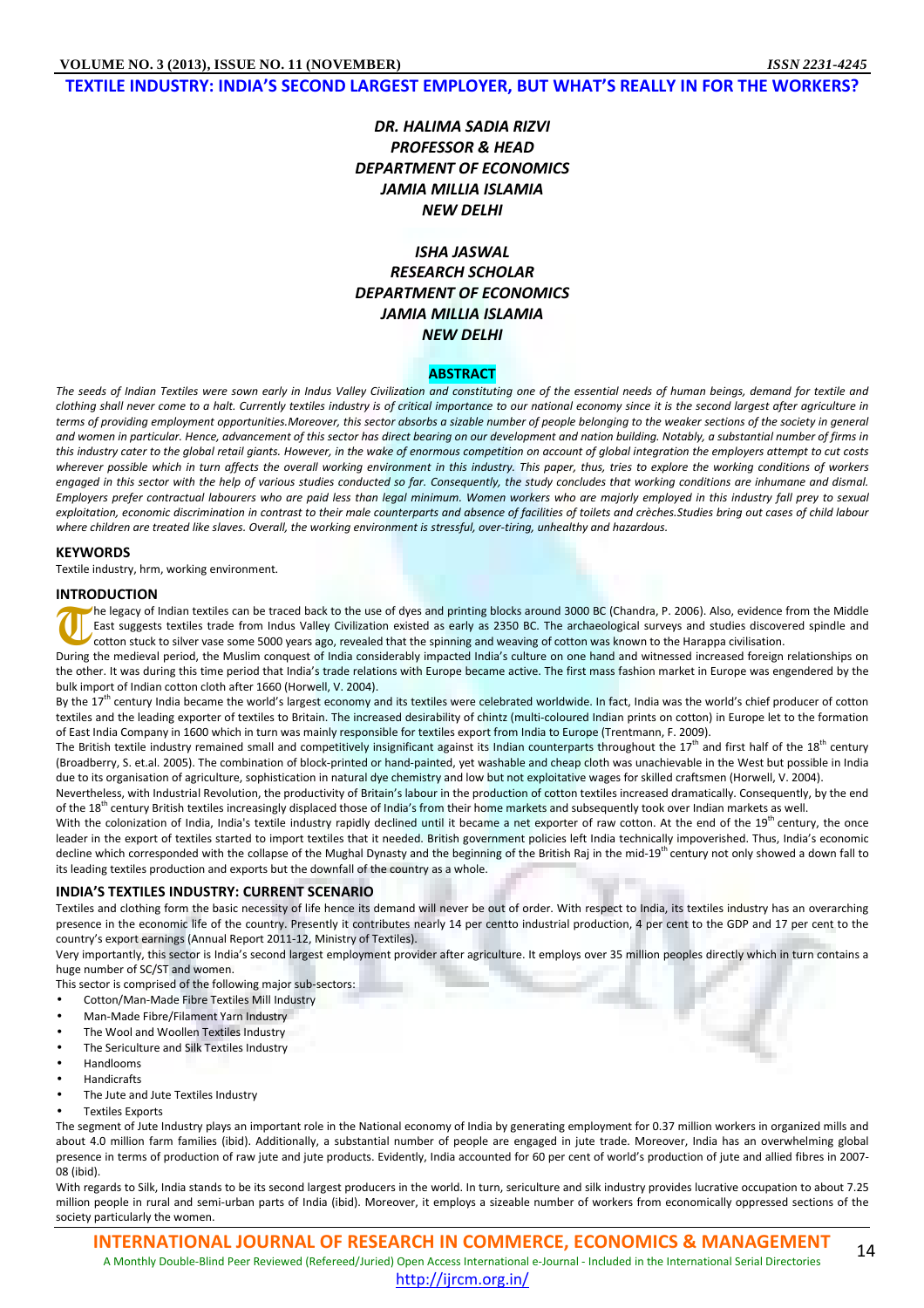#### **VOLUME NO. 3 (2013), ISSUE NO. 11 (NOVEMBER)** *ISSN 2231-4245*

u.

Coming to the decentralized powerloom sector, apart from meeting the clothing needs of the country, this segment holds anessential position within the textiles industry with regard to production of fabric and generation of employment opportunities. It provides employment to 57.44 lakh persons and contributes 62 per cent to India's gross production of cloth (ibid).

Handloom industry is another extremely important segment of textiles industry where handloom weaving directly or indirectly engages over 43 lakh weavers and allied workers. Strikingly, 95 per cent of world's hand-woven fabric is produced in India (ibid).

Handicrafts industry is yet another segment which apart from generating huge foreign exchange also creates tremendous employment opportunities for artisans and craftsmen in rural and semi-urban areas. Even though, suffering from constraints like being unorganized, this sector is crucial for sustaining not only the prevailing set of millions of artisans spread all over India, but also for the progressively increasing large number of new players in the crafts activities (ibid).

The wool and woollen textiles industry may perhaps be rural based but is export oriented. However, wool is the only natural fibre in which India finds itself to be lacking and consequently India contributes only 1.8 per cent to total wool manufacture of the world (ibid).

Over the years Ministry of Textiles has taken several initiatives in order to improve and enhance the competitiveness of this sector. With the view of giving a boost to the growth in exports and investment in this industry, many schemes have been implemented. For instance, Technology Upgradation Fund Scheme (TUFS) which was launched in April 1999 for five years and extended till March 2007 attempted to ease up the working capital requirements by bridging the gap between the cost of interest and the capital component (ibid). Restructured TUFS was approved to be launched from April 2011. Other schemes such as Scheme for integrated Textile Parks, Development of Mega Cluster, Integrated Skill Development Scheme, and Technology Mission for Technical Textiles etc. were devised (ibid).

Textile Workers' Rehabilitation Fund Scheme which came into force in September 1986 provides for interim relief to textile workers in case they are rendered jobless due to the shut -down of a related unit (ibid). Assistance is extended only to eligible workers so as to enable them to get another job. Assistance continues if workers undertakes a self-employment venture, and ceases if he gets a job in another registered or licensed undertaking.

In order to promote gender justice the Government of India in its  $11<sup>th</sup>$  Plan implemented five schemes for the upliftment of the handloom sector and welfare of the weavers particularly the women (ibid). Also, in the 11<sup>th</sup> Plan, the Catalytic Development Programme consisting of various sub programmes was implemented by the Central Silk Board (CBS) for the benefit of female workers (ibid).

Now let's look into the working conditions of the labourers in this prestigious industry.

#### **INDIA'S TEXTILES INDUSTRY: WORKING CONDITIONS**

As already stated India's textile manufacture is the second largest employer of the country which gives way to gainful employment avenues to millions of workers. Therefore, for all round development and nation building, progress and development of this sector is or crucial importance. Moreover, a substantial number of units operating under this industry are export oriented catering to the retails giants such as that of the US and Europe.

The era of globalization has without a doubt provided tremendous opportunities for human advancement but at the same time it has imposed intense global competition. As a result, employers adopt flexible labour policies, low working standards and less secure forms of employment in order to gain cost advantage and sustain themselves in the cut throat global competition. In fact, in developing economies a large part of the labour force is employed in the informal sectors where despite the hazardous working conditions the scope of security of employment and income is minimal, thus rendering them and the ones dependant on them highly vulnerable to risks. In fact, the early social protection schemes failed to provide a comprehensive national scheme for about 93 per cent of India's workforce which exist as unorganized labourers and in turn contribute about 60 per cent of Indian gross domestic product (Sakthivel S. et al, 2006).

This can be clearly evidenced through the study conducted by SOMO and ICN May 2011, which reported increased flexibilisation of labour in the Indian Textiles and Clothing industry. Nearly 60 to 80 per cent of workers were reported to be temporary in this industry since this gives advantage to employers to deduct costs in salaries and keep these workers away from forming unions.

Tamil Nadu is India's booming cotton manufacturing hub which consists of nearly 43 per cent of large mills and 80 per cent of smaller ones (SOMO, ICN May 2011). The study also reports increased feminisation of workers since female workers are meek and reliable and most importantly, they can be easily exploited economically through payment of lesser wages in contrast to their male counterparts.Notably, females are most attracted by the Sumangali Scheme where the garment producers promise a lump sum amount up-to rupees 40,000 at the end of three years (ibid). The economically backward, illiterate and debt ridden families find it lucrative to arrange for their daughters' marriage through this money. Moreover, three times healthy meal, accommodation, leisure activities and education is also promised during the course of work.

However, the report brings out the realities in contrast to the promises which is too hash to digest. 10-20 per cent of Sumangali workers were found to be child labourers (ibid). The residential workers under the Sumangali system had to compulsorily live within the factory premises and every measure is taken to restrict them from contacting the NGOs. On the health front, headaches, insomnia, tiredness and stomach aches were found to be common ailments owing to undue excess work and stress that emanates from constant abuse and scolding from supervisors. Work space filled with cotton dust due to hopeless ventilation system and hot and humid weather make the working conditions worse.

Further, in many cases the promised lump sum amount was found to be not paid. On one hand, workers who leave before the contract period were not paid the saved up lump sum money and on the other hand many were fired just before the completion of the contract period to avoid such payment. Women were found to regularly work for 12 hours a day and that too without receipt of overtime payments. Moreover, the per day wage rate which ranged between rupees 60-110 which was way below than the legal minimum of rupees 171 rupees in the textile sector of Tamil Nadu (refer Table 1).

**TABLE 1: WAGES PAID TO WORKERS UNDER SUMANGALI SCHEME VS. LEGAL MINIMUM WAGES** 

| TABLE 1: WAGES PAID TO WORKERS UNDER SUMANGALI SCHEME VS. LEGAL MINIMUM WAGES  |                    |                         |  |  |  |
|--------------------------------------------------------------------------------|--------------------|-------------------------|--|--|--|
| Period                                                                         | <b>Daily Wages</b> | Wages during the period |  |  |  |
| 1-6 months                                                                     | 60                 | 10,800                  |  |  |  |
| 7-12 months                                                                    | 70                 | 12,600                  |  |  |  |
| 13-18 months                                                                   | 80                 | 14,400                  |  |  |  |
| 19-24 months                                                                   | 90                 | 16.200                  |  |  |  |
| 25-30 months                                                                   | 100                | 18000                   |  |  |  |
| 31-36 months                                                                   | 110                | 19,800                  |  |  |  |
| 81,800                                                                         |                    |                         |  |  |  |
| Food and Accommodation                                                         | $-15$              | $-16,200$               |  |  |  |
| Lump sum on completion50,000                                                   |                    |                         |  |  |  |
| (between 30.000-50.000)                                                        |                    |                         |  |  |  |
| Total amount earned in 3 years working under Sumangali Scheme                  |                    | 115,600                 |  |  |  |
| Daily minimum wages in Tamil Nadu mills and garment sector                     | 171                |                         |  |  |  |
| Total earning in 3 years minimum wage, not calculating the extra wage benefits |                    | 184,680                 |  |  |  |

Source: "Captured by Cotton: Exploited Dalit girls produce garments in India for European and US markets", SOMO-Centre for Research on Multinational Corporations and ICN-India Committee of the Netherlands, May 2011. Interestingly, after the release of this report, working condition improved in four firms in terms of rise in wage and final amount paid to women workers under

the Sumangali scheme, more freedom in movement, better food at canteen and less workers per dorm in hostels (Kumar, B.A. 2012). However, more serious issues of bonded and forced labour, child labour, overloaded working hours, unsafe and unhealthy working atmosphere and physical and sexual abuse of women were reported to still persisit.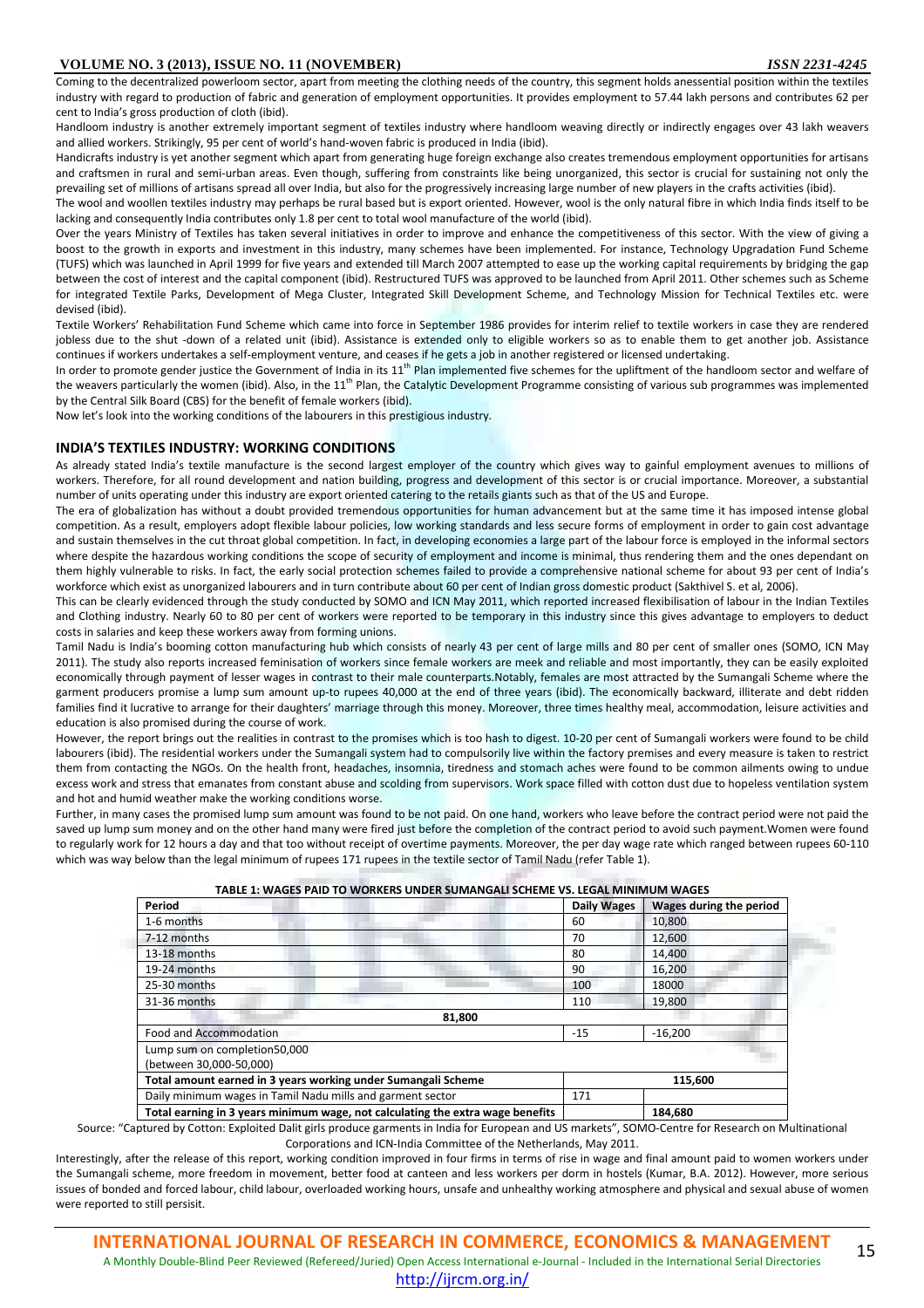#### **VOLUME NO. 3 (2013), ISSUE NO. 11 (NOVEMBER)** *ISSN 2231-4245*

Ana van Es - de Volkskrant(2010) investigation brought out two miserable cases of the working conditions at the export oriented KPR Mill plant in Indiampalayam. At the age of 14 years Chitra started working in the spinning mill of this plant. Once employed, she was rarely allowed to leave the factory boundaries. Further, in contrast to 3450 rupees per month wages of girls as stated by the KPR mill administration, Chitra revealed the receipt of a maximum earning of rupees 1300 per month. Also, she worked for 12 hours a day and felt too exhausted to avail any recreational or educational facility arranged by the employers. Nevertheless, shockingly only four computers were available for thousands of girls in the name of arrangement for provision of computer lessons. Even though unbearable heat and humidity made it difficult for Chitra to work but she never gave up. This was because of the amount of rupees 30,000 that was promised to her after three years of her work with which she had planned to pay her dowry. Even though at the end of her contract she received the promised amount but by then she had developed breathing problem due to the cotton fibres she inhaled over the period of time. Those 30,000 rupees were spent on her operation to extract the fibres from her bowl and to add to her misery, her fixed engagement was called off.

The second case is of Lakshimani, who worked as a cleaner in the same mill. But she could not work after 18 month of her service since she could not bend her fingers and became visibly disabled. Even though the cause of disability was unclear but Lakshimani claimed the chemicals used for cleaning to be the culprit. Moreover, she was not paid the amount of 15,000 rupees which she has saved and accumulated till then.

Karnataka is another state which has considerable presence in the textiles and clothing sector. A study conducted by CIVIDEP (2009) in Bangalore's garment industry in factories which cater to apparel giants like Tesco, Wal-Mart and M&S revealed deplorable working atmosphere. More than two third of the labourers were reported to women in Bangalore's garment industry. Further, workers were found to forcibly perform 22 hours of overtime work on monthly average basis in order to meet the production targets (ibid). Awful abuse and terrible shouting from supervisors resulted in case these targets were not met. This in turn created extremely stressful environment. Evidence of various forms of gender discrimination was also noticed during the conduct of the study. Also, female workers, no matter how much insulted they felt, were reported to undergo sexual harassment quietly in order to keep their jobs. Workers were reported with high incidence of job insecurity since most of the interviewed workers had signed no contract during the time of their appointment; and those who did had little knowledge about it. Thus petty mistakes could easily lead to their dismissal. Wages were found to be invariably low which could barely meet a family's regular expenses. Also, backaches, respiratory diseases, piles and anaemia were reported to be common illnesses among these workers.

Further, the Guardian on 28 October 2007 exposed an ironic and horrible case of workings in the textile factory in Delhi where very young children were found working to manufacture apparel for Gap Kids. Shockingly, the conditions of these children were no better than slaves as they were found to be working in filthy condition and dirty sweatshop. Another such instance was reported by the Times of India in 2010 where manifold children were reported to be engaged in the textile markets of Surat. Most of the children worked daily for 10 to 14 hours in unpleasant conditions and earned between 20-50 rupees per day which was much less than the adults. These children belonged to the poor sections and so the opportunity cost of education was too high. Thus, on the face of it, it was a win-win situation for both contractors and children. Late than never, the Apparel Export Promotion Council in 2011 unleashed the programme "Disha" (Driving Industry Towards Sustainable Human Capital Advancement) which aims at eradicating child labour from the garment industry (Mehta, S.G. 2011). The programme is designed to run in a coordinated manner with the Ministry of Textile and conduct supply chain audits along with educating garment exporters to understand global social standards and norms of the International Labour Organization (ibid). But it's a long way to go and auditing and education does not ensure implementation. Also more than 60 per cent of textile and garment production is consumed domestically. So educating only the exporters to avoid cancellation of our shipments abroad will not suffice the purpose.

Also, the Guardian on 15 October 2007 reported death of three workers within a year at Shalini Creations, manufacturer of garments for a US firm. Where Ms Padmavathi who was not granted immediate leave to go to the hospital and rather abused in return collapsed at the factory gate and died on her way to hospital, Ratnamma lost her baby boy while delivering him at the street of the factory gate since she was not granted immediate leave when she went into labour. This raised considerable concern with respect to the working conditions at the factory. Recently, the Tribune highlighted the wretched working and living conditions of the migrant workers working in the factories in Jalandhar. The news highlighted the case of Manoj Bhagat, a migrant from Bihar who worked at the Shital Fibres- a blanket manufacturing unit. Manoj was reported to not receive the minimum wages and in the midst of a disaster that struck at the factory, Manoj's right leg had to be removed, thus bringing forth the units' hazardous working conditions. Similarly, two textile workers were found dead in the water tank in Shalu dyeing and printing firm at Pandesara in Surat (The Indian Express 2012). Though the news did not clarify the cause of death but the post mortem report of the victims revealed no signs of injury or presence of any poisonous matter.

Coming to the silk industry, India being its second largest global producer, this sector is prevalent in North-East India and particularly in Assam since time immemorial (Goswami 2006). Weaving has been a source of life in every Assami household and is in fact a prerequisite qualification for a girl to get married. Consequently, this industry is majorly inhabited by women. However, in comparison to their male counterparts, females occupy the position of ordinary unskilled helpers in the production process of silk. As a result, women receive less remuneration than their male equals. Globalisation has further deteriorated the working conditions in this sector by enhancing the cases of casual labour, flexibility of labour rights and increase in job insecurity.

Further, the case of Tirupur, the largest export centre for knit wear, shows increased feminisation of work. The expansion of exports after 1985 gave way to subcontracting and informalisation of labour and hence miserable working conditions of women who constitute about 60 per cent of the workforce (Padma 2004). Moreover, this knitwear capital was reported to get suicidal with each passing day in 2010 since more than 400 suicides took place in the same year (Thufail, PT 2010). In general, alcoholism, family conflicts, extra-marital affairs were reported to be the causes behind these deaths. But dejected living conditions and low remuneration were the original causes from which other problems emanated. For instance, Goutam who was reported to be working in the garment industry for nearly 15 years worked for 14 hours a day and received only 200 rupees in return (ibid). Similar were the cases of other labourers who could barely meet their family's needs, ultimately resorted to moneylenders and fell in the vicious debt-trap. In fact, the article reported that suicides among men were twice in number than the women victims.Moreover, the conditions at the workplace were highly shameful since the workers who usually work overtime were provided with no facility of drinking water.

Nevertheless, the situation of women in Peenya industrial estate in Bangalore was found to be equally terrible. This garment based industry is export oriented and women constituted over 80 per cent of the total workforce (Padma 2004). Inadequate number of toilets, absence of crèche and rest rooms add to the misery over and above the average 10-12 hours of work and minimal remuneration. Moreover, women are treated nothing less than garbage at the garment factories in Bangalore. In 2007, death of 25 years old Ammu who worked at the Triangle Apparel factory, Bangalore, was declared to be suicide (Krishna, N. 2007). But her co-workers vouched for some other reasons that led to her death. According to them the victim was not only harassed and abused with obscene language but things were thrown at her and she was violently pushed around (ibid).

Workers themselves have time and again raised their voices against the exploitative regime prevalent at the textile units in India. For instance, the 18 months long strike in Mumbai in 1982 joined by nearly 250,000 textile mill workers was a watershed event in the history of labour struggl. Under the leadership of DattaSamant the striking workers pressed for higer wages and bonus and better working conditions. The lacunas of textile mills in terms of use of obsolete technology and low standards of production were out in open as India face competition from China and Pakistan. But, mill owners used this opportunity to occupy the real estate and the then political leaders as well did nothing to relieve the workers because DattaSamant was considered a political threat (ibid). As a result the textile hub in Central Mumbai came to a halt and eventually moved out of Mumbai leaving thousands of mill labourers unemployed. Further, recently reported by the NTUI's labour news, where Reliance Textile Industries in Naroda, Gujarat, witnessed its highest ever revenue and net profit increase to USD 3.6 billion, the company's 5000 labourers went on strike in February 2012 to demand respite from the unfair wage structure and appalling working conditions. In fact according to workers the company's profits expanded ten-folds in the past two decades; however, workers' and artisans' wages remained more or less the same. But to add to the plight of the workers, police force was used to suppress the agitation and the strike was announced illegal thereby putting the workers' leader behind bars. Astonishingly, last year in September when over 2,500 textile workers from 150 textile factories in Ludhiana went on strike to demand rise in wages in wake of rising inflation and implementation of constitution abiding labour laws, the related textile mill owners announced to the Chief Minister of the state that the state was under terrorist attack (Amritpal 2011).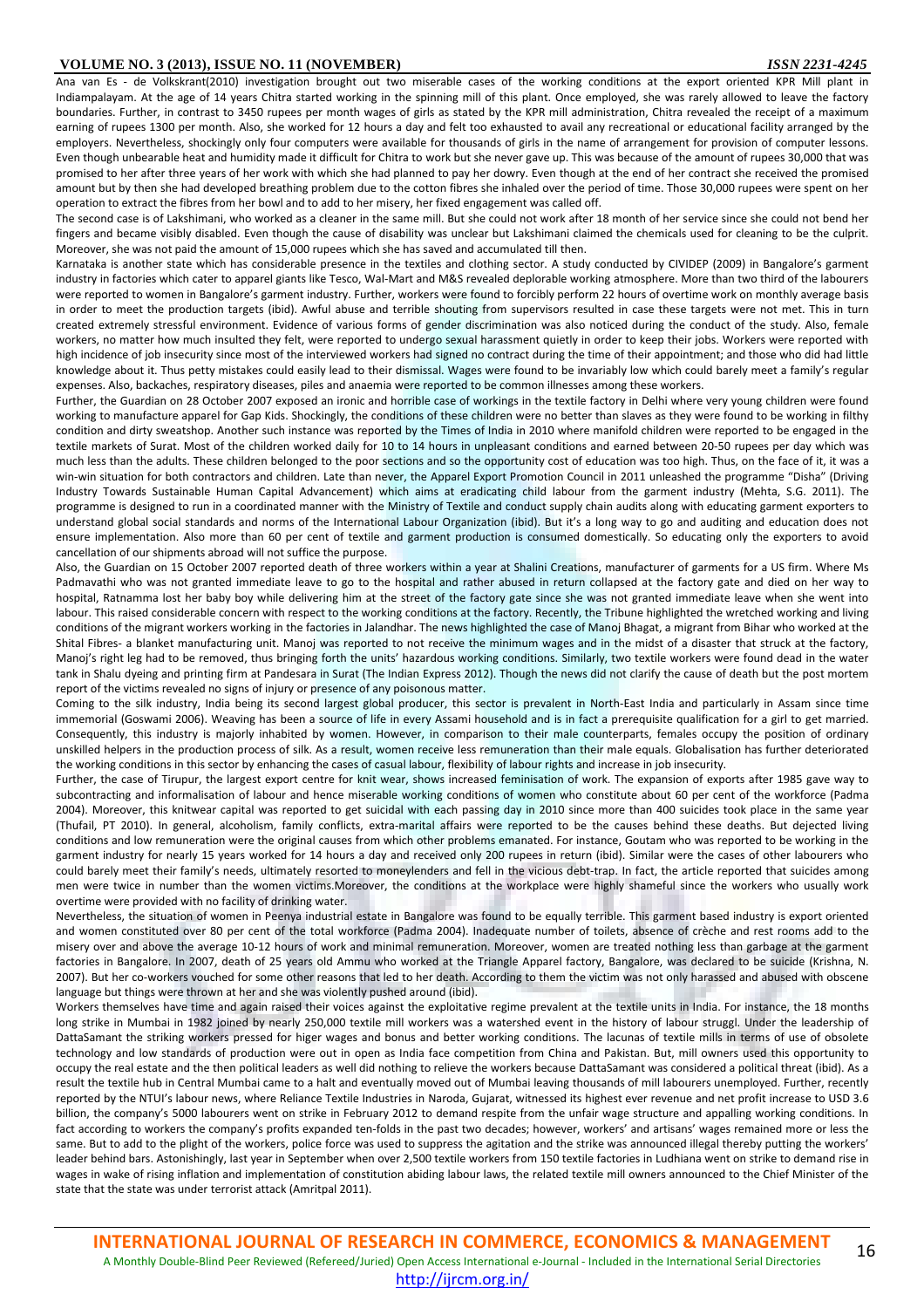#### **VOLUME NO. 3 (2013), ISSUE NO. 11 (NOVEMBER)** *ISSN 2231-4245*

The above evidences depict the gruelling, malicious and hostile conditions of workers in textiles and garment industry of India. Hideous and open crime of child labour in abusive circumstances points towards failure of governments' policy and law to safeguard the future of tomorrow. Moreover, in addition to the disadvantages and exploitation attached to the tag of weaker sex, women workers in these units also face economic disparity, mental trauma and a number of insecurities. Voices, if raised against such spiteful conditions are curbed by the powerful owners through hook or crook. Some argue that these mills have at least aided the jobless, especially those from the wretched segments of the society; but such arguments simply lose their worth in the face of such appalling and atrocious working conditions.

#### **CONCLUSION AND RECOMMENDATIONS**

The second fastest growing world's economy's second largest employing sector witnesses to majorly employ women workers belonging to the backward, uneducated and poor segments of the society. Moreover, global integration further enhances the employment capacity of this sector. Thus, on the face of it, India's textiles industry seems to be an important tool for emancipation of women in this male dominated society via empowering them and leading to India's development in the long run.

But, the studies and articles reviewed to understand the working conditions of workers in this industry give a staggering picture of real life situation. Where on one hand employers boast of at least providing employment opportunities to the poor lot of the society; wretched, unhealthy and unsafe working conditions and unreasonably low wages mark the working conditions of workers in general and female workers in particular on the other. Be it the Sumangali system of textiles mills in Tamil Nadu or sexual harassment and gender discrimination in Bangalore's garment industry; women suffer gravely.

Increase in recruitment of casual and unskilled workers as a means to cut cost owing to enhanced global competition leads to huge job insecurity and stress amongst textile labourers. Cases of child labour in garment mills and markets serving in atrocious condition are mind boggling. 12-14 hours of per day workload, wages less than the legal minimum, abuse from supervisors, stress, respiratory and back problems are the common characteristics of the labourers belonging to the firms operational under this industry.

Thus, reasonable and urgent action is imperative to liberate these workers from their inhumane conditions. It is essential to build skills and systems of security, and enhance their bargaining power. But the question is whether our country's policy making will take serious steps towards this cause since better skills and high bargaining power may reduce India's comparative advantage in this sector.

Moreover, female workers should face no wage differentials with respect to their male counterparts and safe working environment along with health insurance benefits are imperative. Awareness and proper implementation of Vishakha Guidelines against Sexual Harassment at the Workplace is of utmost importance. Basic amenities of toilets, accommodation, crèche etc. should be adequately provided. Nevertheless, it is also recommended that the government should adopt social protection policy exclusively for this sector especially targeting the women workers which in turn will help attain the overall developmental objectives for our nation's advancement.

#### **REFERENCES**

- 1. Amritpal, "A Report in Ludhiana textile workers strike and the owners' propoganda", Sanhati, 14 October 2011. Available at: http://sanhati.com /articles/4246/
- 2. "Annual Report 2011-12." Ministry of Textiles, Government of India.
- 3. Bhatt, H. "Child labour a prevalent menace in textile markets", the Times of India, 28 April 2010. Available at: http://articles.timesofindia.indiatimes.com/ 2010-04-28/surat/28145736\_1\_textile-markets-child-labour-textile-industry
- 4. Broadberry, S. and Gupta, B. (2005). "COTTON TEXTILES AND THE GREAT DIVERGENCE: LANCASHIRE, INDIA AND SHIFTING COMPETITIVE ADVANTAGE, 1600-1850", April 12. Available at: http://www.cepr.org/meets/wkcn/1/1626/papers/Broadberry.pdf viewed on August 02, 2012.
- 5. "Captured by Cotton: Exploited Dalit girls produce garments in India for European and US markets", SOMO-Centre for Research on Multinational Corporations and ICN-India Committee of the Netherlands, May 2011. Available at: http://www.google.co.in/url?sa=t&rct=j&q=& esrc=s&source =web&cd=1&ved=0CEIQFjAA&url=http%3A%2F%2Fsomo.nl%2Fpublications-en%2FPublication\_3673%2Fat\_download%2Ffullfile&ei=VTUtUJWPE4-3rAfK p ICABw&usg=AFQjCNE3ZAUh38a\_Juxmc4nL1XTPOg\_Q2g
- 6. Chandra, P. "The Textile and Apparel Industry in India", the Oxford Comparison to Economics in India, edited by KaushikBasu, Oxford University Press, April 2006. Available at: http://www.iimb.ernet.in/~chandra/The%20Textile%20and%20Apparel%20Industry.pdf
- 7. Goswami, K. "Impact of Globalisation of Silk Industry in Northeast India: An Assessment from Gender Perspective". Presented at An International Conference: WTO, China, and the Asian Economies, IV, University of International Business and Economics, Beijing, China, June 24-25, 2006. Available at: http://faculty.washington.edu/karyiu/confer/beijing06/papers/goswami.pdfhttp://faculty.washington.edu/karyiu/confer/beijing06/beijing06-prog.pdf
- 8. "History of clothing and textiles". Available at: http://www.scribd.com/doc/56626384/History-of-Clothing-and-Textiles#outer\_page\_9
- 9. Horwell, V. "Cheap cotton, cheap clay", Le Monde diplomatique, October 2004. Available at: http://mondediplo.com/2004/10/04coton
- 10. "Imprisoned between factory walls for dowry", Ana van Es de Volkskrant, Sep 04, 2010. Available at: http://somo.nl/news-en/somo-mediacoverage/imprisoned-between-factory-walls-for-dowry
- 11. "Indian 'slave' children found making low-cost clothes destined for Gap", the Guardian, 28 October 2007. Available at: http://www.guardian.co.uk/ world/2007/oct/28/ethicalbusiness.retail
- 12. "Indian Textile History". Available at: http://handicraft.indiamart.com/history/indiantextiles.htmlviewed on August 02, 2012.
- 13. "Indian Textiles and Clothing Industry". Presented by Confederation of Indian Textile Industry. Available at: http://www.citiindia.com/images/PDF/ Indian\_TC\_at\_a\_Glance(1).pdf
- 14. Joshi, D. "Poorly paid, migrant labourers live in squalor", the Tribune, 24 April 2012.
- 15. Krishna, N. "Garment factories a hell on earth", 16 April 2007. Available at: http://www.socialistworld.net/doc/2695
- 16. Kumar, B.A. "Exploitation continues at garment hub", The Hindu, 8 March 2012.
- 17. McVeigh, K. "Third death in a year at Indian factory that supplies Gap", the Guardian, 15 October 2007. Available at: http://www.guardian.co.uk/ business/2007/oct/15/india
- 18. Mehta, S.G. "Apparel exporters to end child labour, cleanse supply", the Economic Times, 19 November 2011.
- 19. Padma, "Women Workers in India in the 21<sup>st</sup> Century Unemployment and Underemployment", Communist Party of India (Marxist-Leninist) Liberation, February 2004.Available at: http://www.cpiml.org/liberation/year\_2004/febraury/WomenWorkers.htm
- 20. "Richer Bosses, Poorer Workers: Bangalore's Garment Industry", CIVIDEP India (Workers' Rights and Corporate Accountability), July 2009, published by SOMO.
- 21. Sakthivel S. and Joddar P., "Unorganized Sector Workforce in India: Trends, Patterns, and Social Security Coverage," Economic and Political Weekly, 27 May 2006.
- 22. "The 1980's crisis, DattaSamant and the Great Strike", Sankalp India Foundation. Available at: http://sankalpindia.net/drupal/1980s-crisis-datta-samantand-great-strike
- 23. Thufail, PT. "Tirupur is booming, Then why have 400 of its residents committed suicide this year?", Tehelka Magazine, 30 October 2010, Vol. 7, Issue 43.
- 24. Trentmann, F. "Crossing Divides: Consumption and globalization in history", Journal of Consumer Culture, SAGE publication, 2009, 9: 187. Available at: http://www.uk.sagepub.com/dicken6/Sociology%20Online%20readings/CH%203%20-%20TRENTMANN.pdf
- 25. "Two textile workers found dead in water tank of Surat unit", The Indian Express, 18 July 2012.
- 26. "Workers' Strike in Reliance Textile Industries, Naroda plant, Ahmedabad", Labour News, NTUI (New Trade Union Initiative), 2012. Available at: http://ntui.org.in/labour-news/item/workers-strike-in-reliance-textile-industries-naroda-plant-ahmedabad/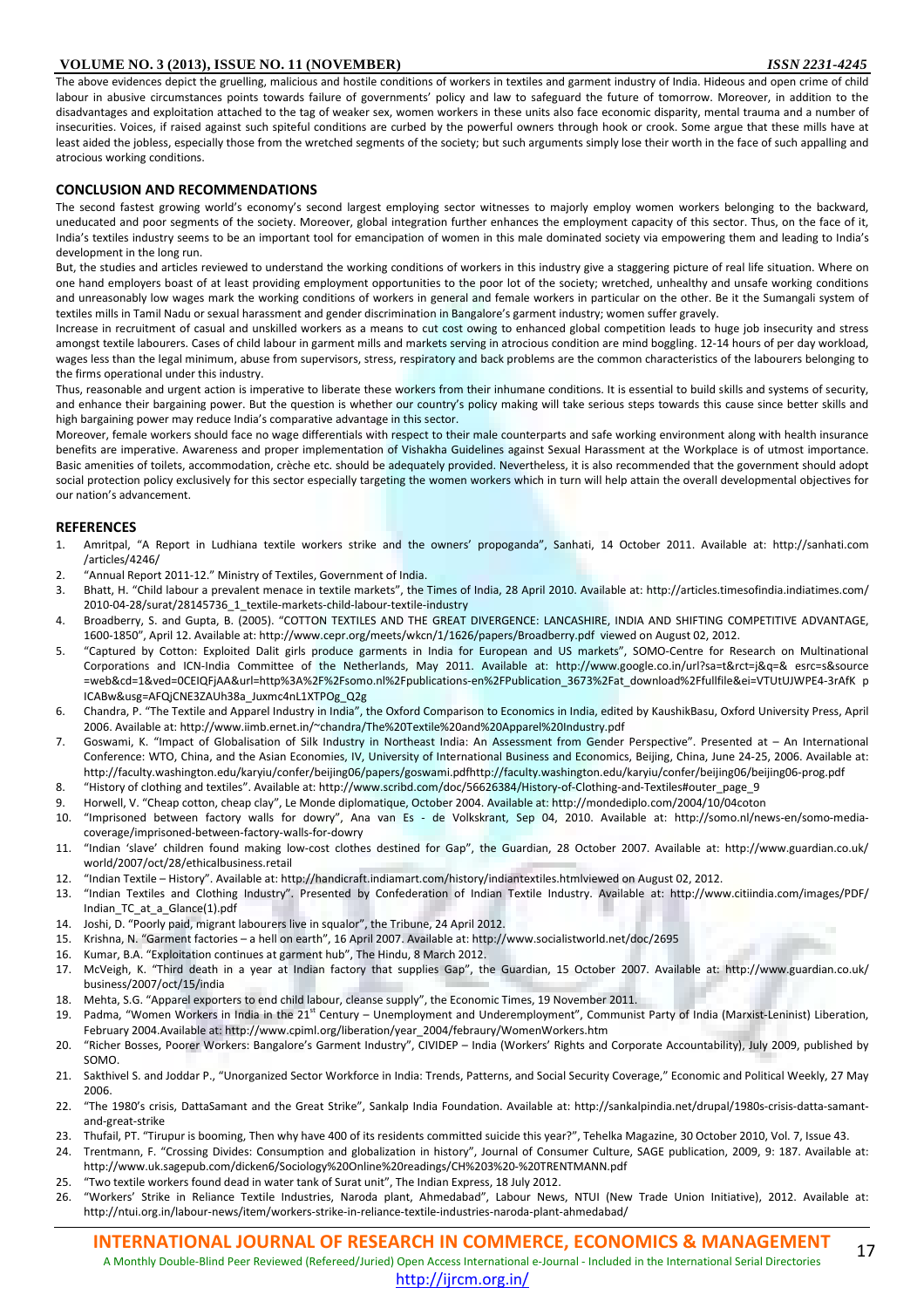# *REQUEST FOR FEEDBACK*

#### **Dear Readers**

At the very outset, International Journal of Research in Commerce, Economics & Management (IJRCM) acknowledges & appreciates your efforts in showing interest in our present issue under your kind perusal.

I would like to request you tosupply your critical comments and suggestions about the material published in this issue as well as on the journal as a whole, on our E-mail**infoijrcm@gmail.com** for further improvements in the interest of research.

If youhave any queries please feel free to contact us on our E-mail **infoijrcm@gmail.com**.

I am sure that your feedback and deliberations would make future issues better – a result of our joint effort.

Looking forward an appropriate consideration.

With sincere regards

Thanking you profoundly

**Academically yours** 

Sd/- **Co-ordinator**

# **DISCLAIMER**

The information and opinions presented in the Journal reflect the views of the authors and not of the Journal or its Editorial Board or the Publishers/Editors. Publication does not constitute endorsement by the journal. Neither the Journal nor its publishers/Editors/Editorial Board nor anyone else involved in creating, producing or delivering the journal or the materials contained therein, assumes any liability or responsibility for the accuracy, completeness, or usefulness of any information provided in the journal, nor shall they be liable for any direct, indirect, incidental, special, consequential or punitive damages arising out of the use of information/material contained in the journal. The journal, nor its publishers/Editors/ Editorial Board, nor any other party involved in the preparation of material contained in the journal represents or warrants that the information contained herein is in every respect accurate or complete, and they are not responsible for any errors or omissions or for the results obtained from the use of such material. Readers are encouraged to confirm the information contained herein with other sources. The responsibility of the contents and the opinions expressed in this journal is exclusively of the author (s) concerned.